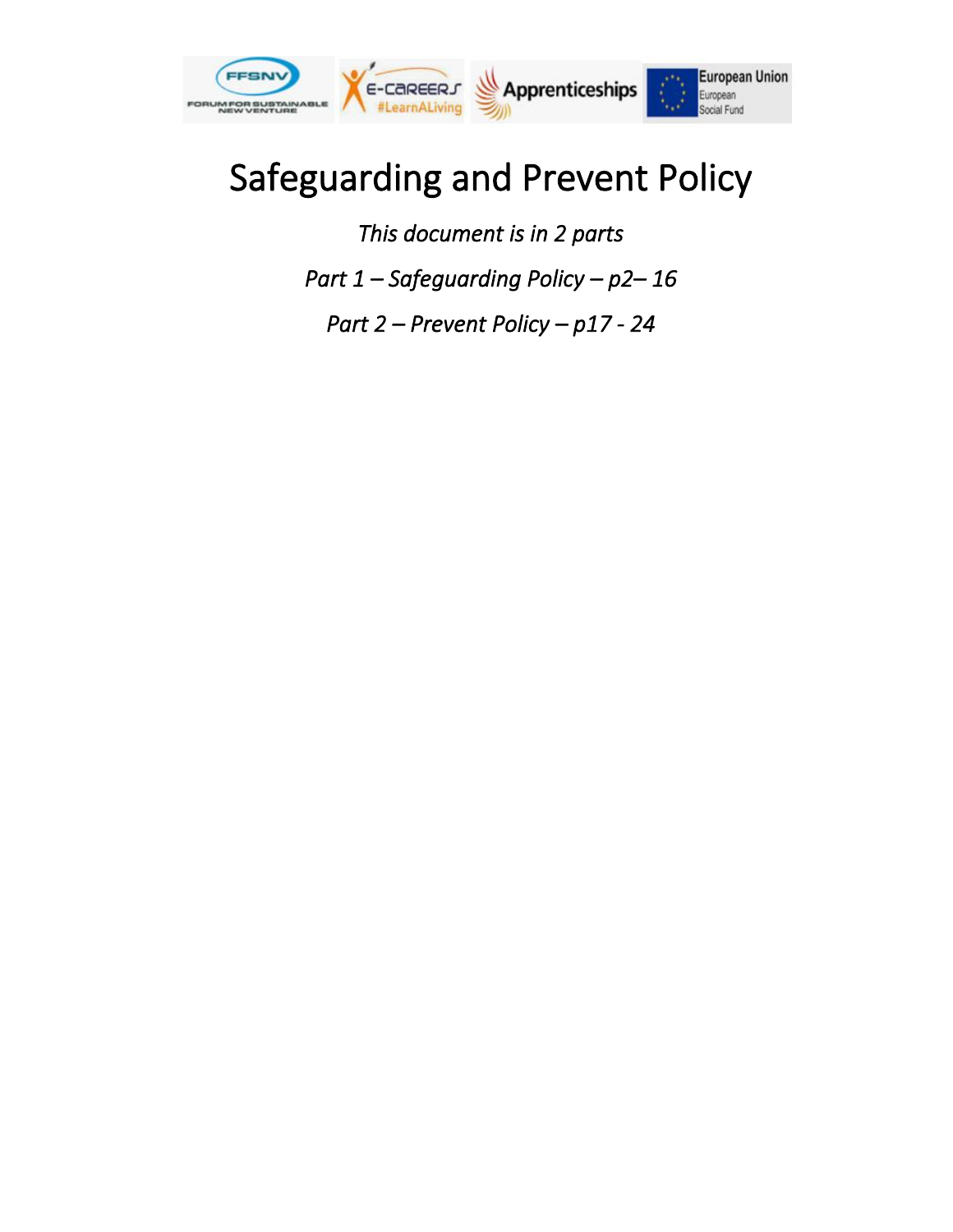

# Safeguarding Policy

| Issue Number:                               |                      |
|---------------------------------------------|----------------------|
| Policy Start Date:                          | February 2021        |
| Policy Last Review Date:                    | February 2022        |
| Validity:                                   | 1.0 Year             |
| Next review                                 | February 2023        |
| Job Title of person responsible for policy: | Safeguarding Officer |
| Name of person responsible for policy:      | N Gosal              |

# Forum for Sustainable New Venture is now trading as e-Careers Apprenticeships.

# Scope

Safeguarding Policy for Forum for Sustainable New Venture (FFSNV) t/a e-Careers Apprenticeships.

This policy applies to all staff, including senior managers, paid staff, volunteers, contractors, learners (including apprentices) also referred to as students or delegates. Employers and anyone working on behalf of or with FFSNV.

# Introduction

We strongly acknowledge the need for vigilant awareness of safeguarding issues. All staff have appropriate training so that they understand their roles and responsibilities and are confident about carrying them out.

Any individual should feel secure that they could raise any issues or concerns about the safety or welfare of children, young people and adults at risk and know that they will be listened to and taken seriously. This will be achieved by maintaining a culture of safeguarding by demonstrating zero tolerance of abuse and other harmful behaviors, promoting the welfare of children, young people, adults at risk and protecting staff.

As part of its safeguarding culture, we encourage all individuals to respect the fundamental British values of democracy, the rule of law, individual liberty and mutual respect and tolerance of those with different faiths and beliefs. We ensure that partisan political views are not promoted in the teaching of any subject and where political issues are presented, reasonably practicable steps will be taken to offer a balanced presentation of opposing views.

Under duties imposed as part of the Prevent Duty Guidance 2015, FFSNV t/a e-Careers Apprenticeships will ensure that situations are suitably risk assessed, staff will work in partnership with all parties, that all staff are suitably trained.

# Policy Guidance

Safeguarding is as, all agencies working with children, young people, adults at risk and their families take all reasonable measures to ensure that the risk of harm to their welfare is minimised and where there are concerns about any of this group agencies take appropriate actions to address those concerns, working to agreed local policies and procedures in full partnership with other agencies.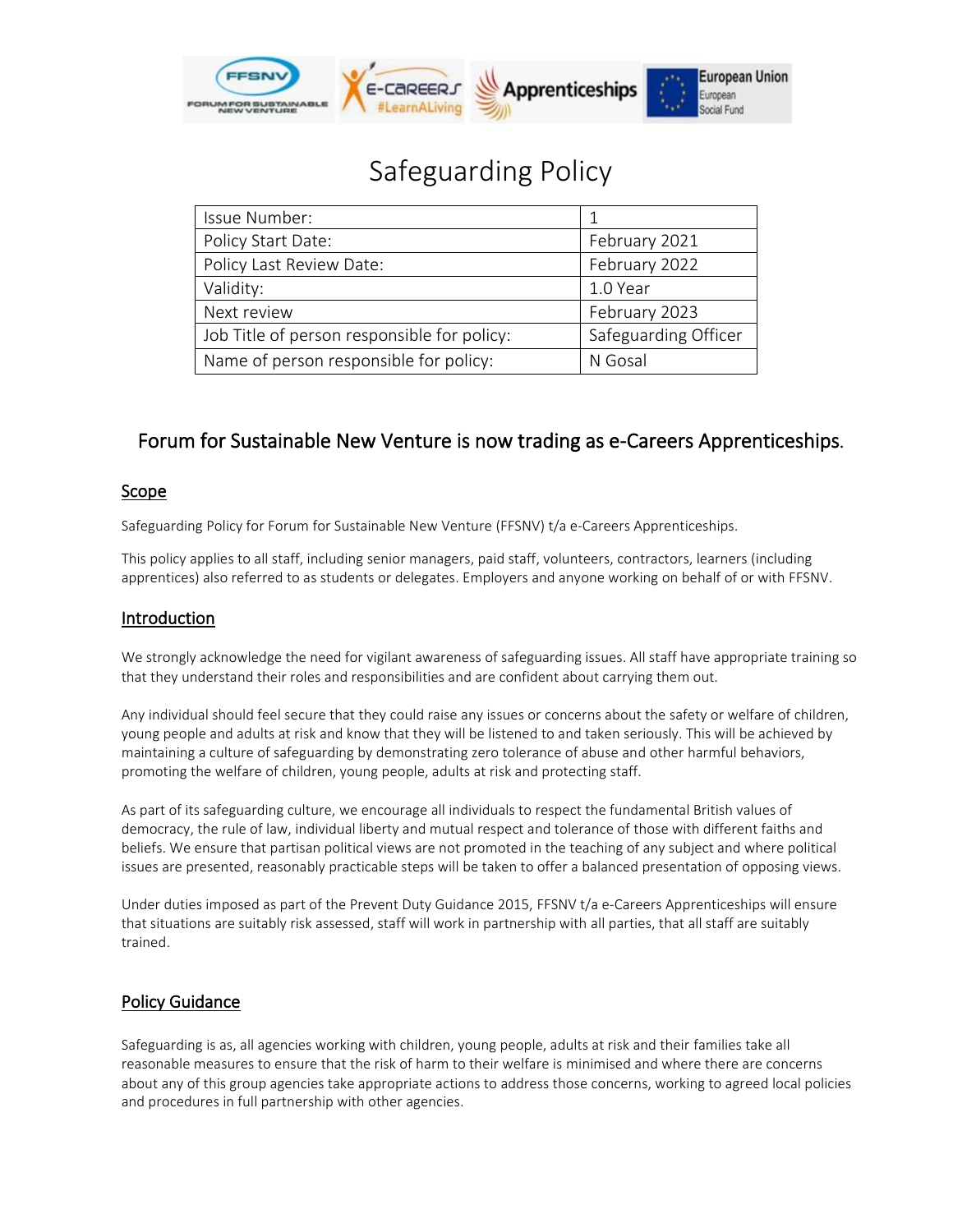

A child is anyone who has not yet reached their 18th birthday. The fact that a child has reached 16 years of age, is living independently or is in further education, is a member of the armed forces, is in hospital or custody in the secure estate for children and young people, does not change his or her status or entitlement to services or protection.

They may include, for example, people with:

- 1. A mental health problem or mental disorder
- 2. A physical disability
- 3. A sensory impairment
- 4. Learning disability

The policy has the been written with reference to the following legislation:

- The Care Act 2014
- The Equality Act 2010
- The Human Rights Act 1998
- The Mental Capacity Act 2005
- Education Act 2002
- SVGA 2006
- The Children Act 2004

# Duties and Responsibilities

| Safeguarding Lead          |                         |  |
|----------------------------|-------------------------|--|
| Name                       | N Gosal                 |  |
| Phone Number               | 020 3198 556            |  |
| F-mail                     | neil.g@e-careers.com or |  |
| safeguarding@e-careers.com |                         |  |

We understand that to fulfil its responsibility to safeguard children, young people and adults at risk, all employees and volunteers are required to undertake mandatory training and appropriately share any concerns that are identified or disclosed. This policy has been approved by the senior management.

We will immediately refer an individual if there are concerns about their welfare, possible abuse, or neglect to the appropriate agency where they reside. A Safeguarding Report Form (Appendix A) will also be completed and sent to the DSL (Designated safeguarding Lead) or via the Safeguarding Referral System immediately and a written record of the referral will be forwarded to the relevant party within 48 hours.

The DSL will also ensure that:

- 1. Written records of concerns about a child, young person or adult at risk are retained securely.
- 2. All such records are stored confidentially. The safeguarding records are to be kept separate from individual student records.
- 3. Ensure that staff receive regular updates and mandatory training for safeguarding, particularly as part of staff induction, and receive refresher training as required.
- 4. Internal procedures for reporting safeguarding referrals to the Board are followed.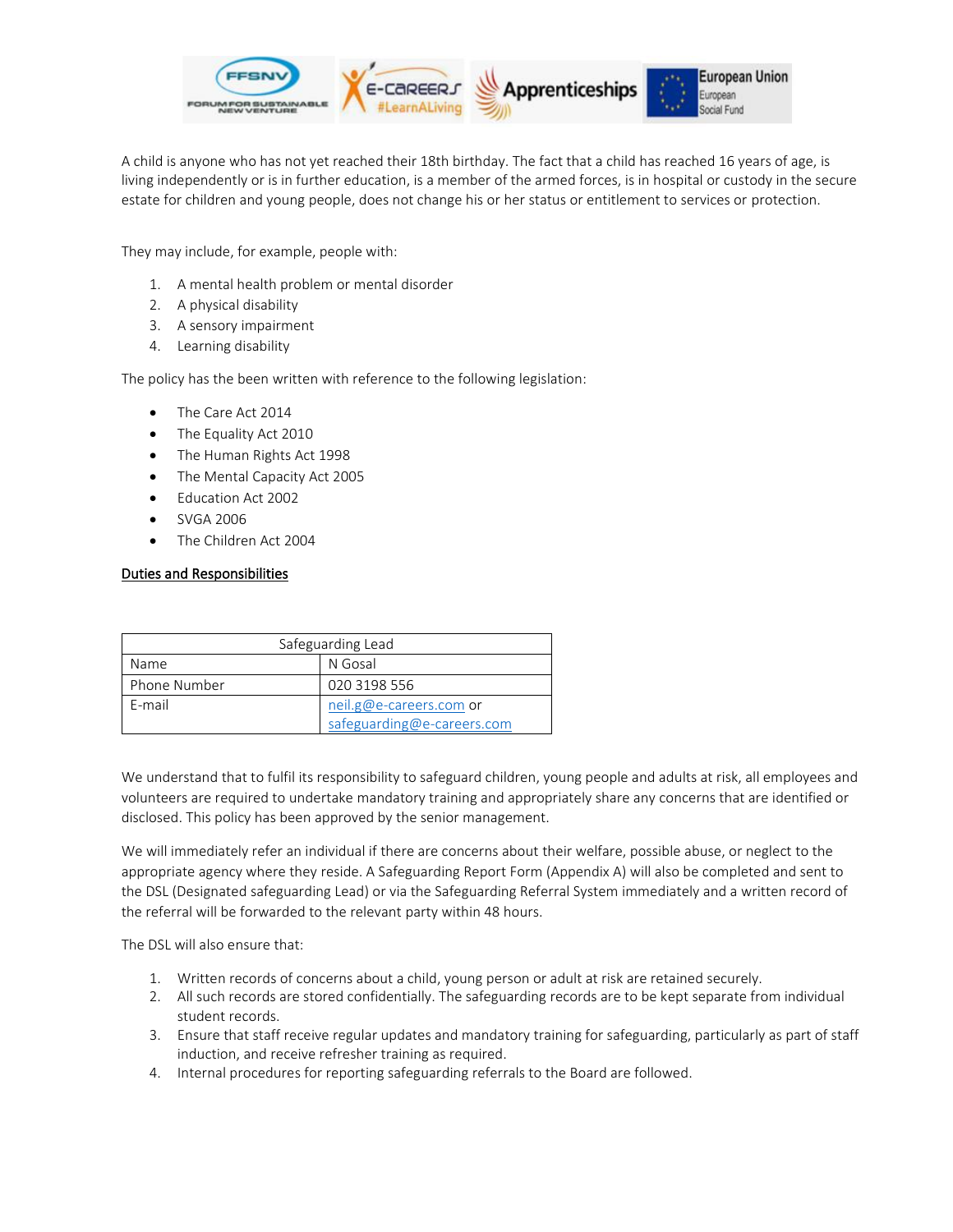

# Sexual Abuse

Child - Forcing or enticing a child or young person, not necessarily involving a high level of violence to take part in sexual activities, whether the child is aware of what is happening. The activities may involve physical contact, including assault by penetration (for example, rape or oral sex) or non-penetrative acts such as masturbation, kissing, rubbing, and touching outside the clothing. They may include non-contact activities, such as involving children in looking at, or in the production of, sexual images, watching sexual activities, encouraging children to behave in sexually inappropriate ways, or grooming a child in preparation for abuse (including via the internet). Sexual abuse is not solely perpetrated by adult males. Women can also commit acts of sexual abuse, as can other children.

Adult at risk - Sexual abuse is the direct or indirect involvement of the adult at risk in sexual activity or relationships, which they do not want or have not given a consented to or cannot understand and lack the mental capacity to be able to give consent to and have been pressured into because the other person is in a position of trust, power or authority.

# **Neglect**

Child - The persistent failure to meet a child's basic physical or psychological needs, likely to result in serious impairment of the child's health and development. Neglect may occur during pregnancy because of parental substance abuse. Once a child is born, neglect may involve a parent or caretaker failing to provide food, clothing, and shelter. Child need protection from physical and emotional harm to ensure acceptable supervision is being provided.

Adult at risk - Neglect and acts of omission, including ignoring medical or physical care needs, failure to provide access to appropriate health, care and support or educational services, the withholding of the necessities of life, such as medication, sufficient nutrition, and heating.

# **Physical Abuse**

Physical abuse involves, but not limited to hitting, shaking, pushing, poisoning, burning, drowning, or suffocating, or otherwise causing physical harm to a child or adult at risk. Physical harm may also be caused when a parent or carer fabricates the symptoms of, or deliberately induces, illness in a child.

# Emotional Abuse

Child - The constant emotional abuse of a child such as causing severe and persistent adverse effects on the child's emotional development. It may involve stating to children, but not limited that they are worthless or unloved or valued and It may include not giving the child opportunities to express their views, deliberately silencing them or 'making fun of what they say and how they communicate. It may feature age or developmentally inappropriate expectations being imposed on children. These may include interactions that are beyond the child's developmental capability, as well as overprotection and limitation of exploration and learning, or preventing the child participating in normal social interaction. It may involve seeing or hearing the ill-treatment of others. It may involve serious bullying (including cyberbullying), causing children to frequently feel frightened or in danger, or the mistreatment or exploitation of children.

Adult at risk - Psychological abuse, including emotional abuse, threats of harm or abandonment, deprivation of contact, humiliation, blaming, controlling, intimidation, coercion, harassment, verbal abuse, isolation or unreasonable and unjustified withdrawal of services or supportive networks.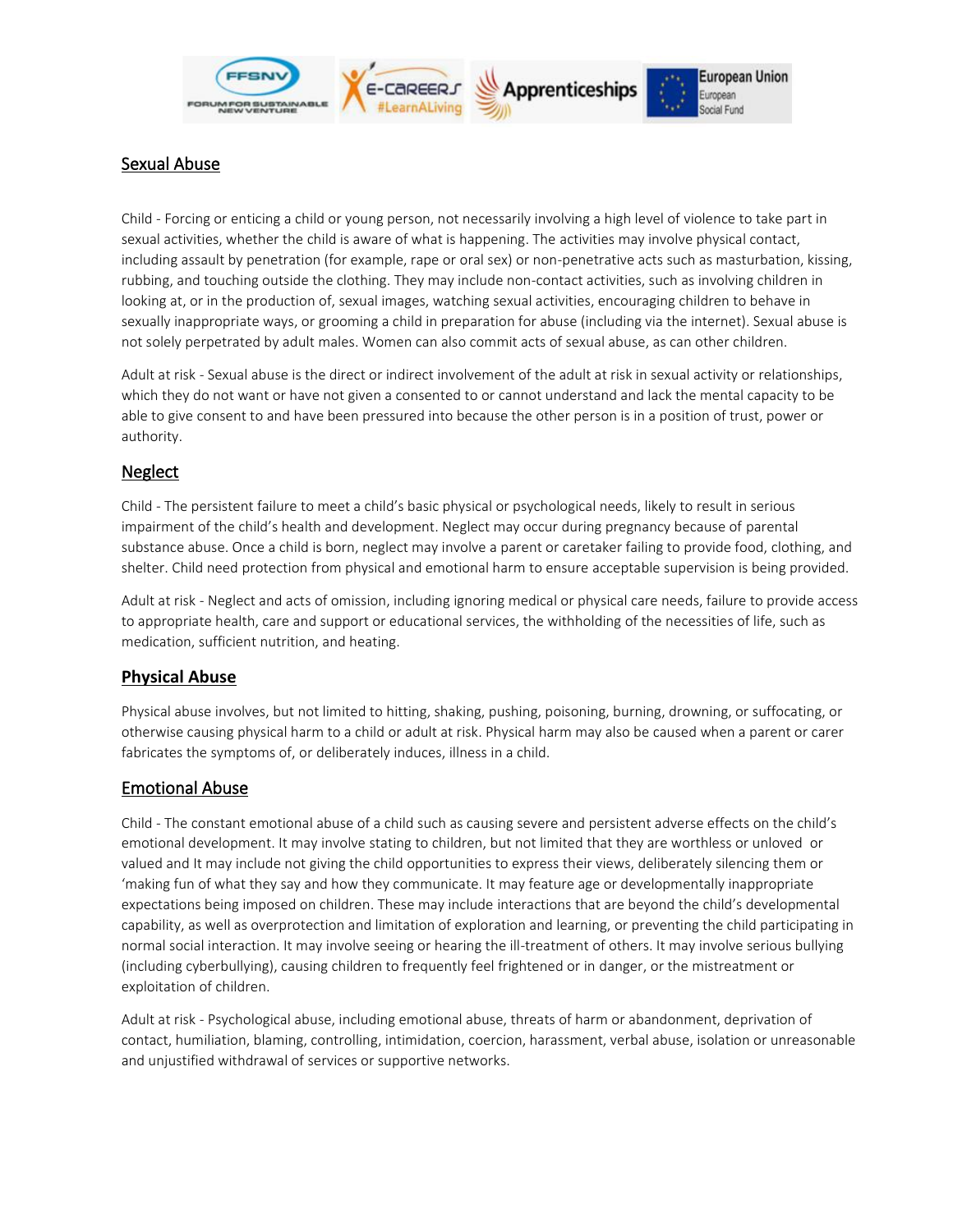

# Sexual Exploitation

Sexual exploitation of children and young people under 18 involves exploitative situations, contexts, and relationships where young people receive 'something' because of them performing, or other people performing on them, sexual activities. It can occur using technology without the child's immediate recognition. In all cases those exploiting young people have power over them by virtue of age, gender, intellect, physical strength and/or economic or other resources. Violence, bullying, and intimidation are common, involvement in exploitative relationships being characterized by the young person's limited availability of choice resulting from their vulnerability.

In an adult at risk sexual exploitation is either opportunistically or premeditated, unfairly manipulating someone for profit or personal gain.

# Radicalisation & Extremism

The Counter Terrorism and Security Act, which received Royal Assent on 12th February 2015, places a duty on specified authorities, including local authorities and childcare, education, and other children's services providers, in the exercise of their functions, to have due regard to the need to prevent individuals from being drawn into terrorism ("the Prevent Duty").

Objectives of the 'prevent duty' are but not limited to responding to the ideological challenge of terrorism and threat from those who promote it or preventing individuals from being drawn into terrorism and ensuring that they are given that give the help and advice required. Also work with sectors and institutions where there are risks of radicalization that we need to address.

If there are concerns that an individual is becoming radicalised and/or involved in an organisation which could ultimately harm the individual and the community this needs to be reported to the DSL immediately.

All staff are required to undertake mandatory training which provides staff with information on how to identify and refer a concern.

Extremism is defined as - Vocal or active opposition to fundamental British values, including democracy the rule of law; individual liberty and mutual respect and tolerance of different faiths and beliefs and/or calls for the death of members of the armed forces, whether in this country or overseas.

As part of wider safeguarding responsibilities staff will be alert to disclosures made by individuals of their exposure to the extremist actions, views, material, anti-British or western world views or use of extremist or hate terms. Attempts to impose extremist views or voicing opinions from extremist ideologies or narratives.

# Female Genital Mutilation (FGM)

Professionals in all agencies, and individuals and groups in relevant communities, need to be alert to the possibility of a girl being at risk of FGM, or already having suffered FGM.

There is a range of potential indicators that a child or young person may be at risk of FGM, which individually may not indicate risk but if there are two or more indicators present this could signal a risk to the child or young person.

Staff have a responsibility to follow the safeguarding procedures, using existing national and local protocols for multiagency liaison with police and other relevant agencies. Care and sensitivity should be shown to adults at risk who have been subject to FGM and further support should be sought where required. As this differs from region to region if in doubt you should contact the DSL.

# Forced Marriage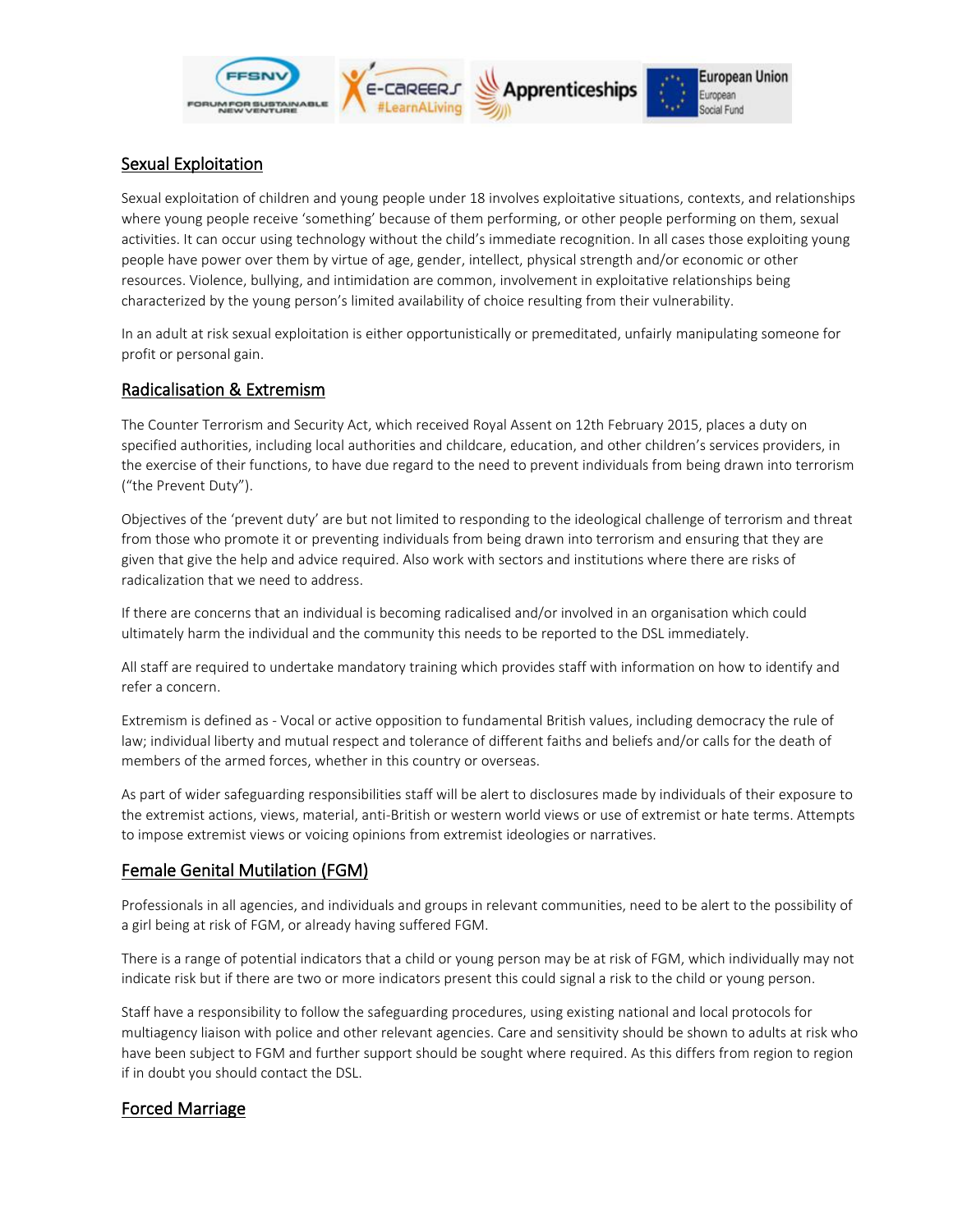

In forced marriage, one or both spouses do not consent to the marriage or consent is extracted under pressure. Pressure includes both physical and emotional pressure.

A clear distinction must be made between a forced marriage and an arranged marriage. In an arranged marriage both families of both spouses take a leading role to help in choosing partner, but it is of a choice whether or not the partner is accepted. It is human rights abuse and falls within crown prosecution service of domestic violence.

Both young men and women are or can be at risk in affected ethnic groups, whistleblowing may come from younger siblings or other family members, or other indicators detected by changes in behaviors.

# Additional Forms of Abuse

Discriminatory - Including but not limited to forms of harassment, bullying, slurs, isolation, neglect, denial of access to services or similar treatment; because of race, gender and gender identity, age, disability, religion or because someone is lesbian, gay, bisexual, or transgender.

This also includes racism, sexism, homophobia or any other form of hate incident or crime which includes religious hate and domestic abuse or violence such as a pattern of incidents of controlling, or threatening behavior, violence, or abuse, by someone who is or has been an intimate partner or family member regardless of gender or sexual positioning. This also includes psychological or emotional, physical, sexual, financial abuse by so-called ' honour' based violence, forced marriage or Female Genital Mutilation (FGM).

Financial or material Including theft, fraud, internet scamming, exploitation, coercion in relation to an adult's financial affairs or arrangements, including in connection with wills, property, inheritance or financial transactions, or the misuse or misappropriation of property, possessions, or benefits.

Modern slavery - Encompasses slavery, human trafficking, forced labour and domestic servitude. Traffickers and slave masters use whatever means they have at their disposal to coerce, deceive, and force individuals into a life of abuse, servitude, and inhumane treatment.

Organisational (sometimes referred to as institutional): Including neglect and poor care practice within an institution or specific care setting such as a hospital or care home, for example, or in relation to care provided in a person's own home. This may range from one off incidents to on-going ill treatment. It can be through neglect or poor professional practice.

# Reporting Safeguarding Concerns/Incidents

All staff should receive an appropriate level of training to provide a shared understanding of the tasks, processes, principles, and roles and responsibilities for safeguarding children and promoting their welfare. Where a safeguarding incident occurs, or an individual has a safeguarding concern, the following procedure must be enacted:

Recognise the signs of abuse.

- Respond and react accordingly.
- Record the facts of the disclosure.

• Report the disclosure to DSL as soon as possible/within 48 hours. All reports must be forwarded to the DSL as soon as possible/within 48 hours.

• Refer (to the emergency services, through the Channel process or Social Services) in situations where an individual may be at risk of immediate harm – and ensure that the information is reported to Safeguarding Representative and National Safeguarding Advisor as soon as possible after the referral, always within 48 hours.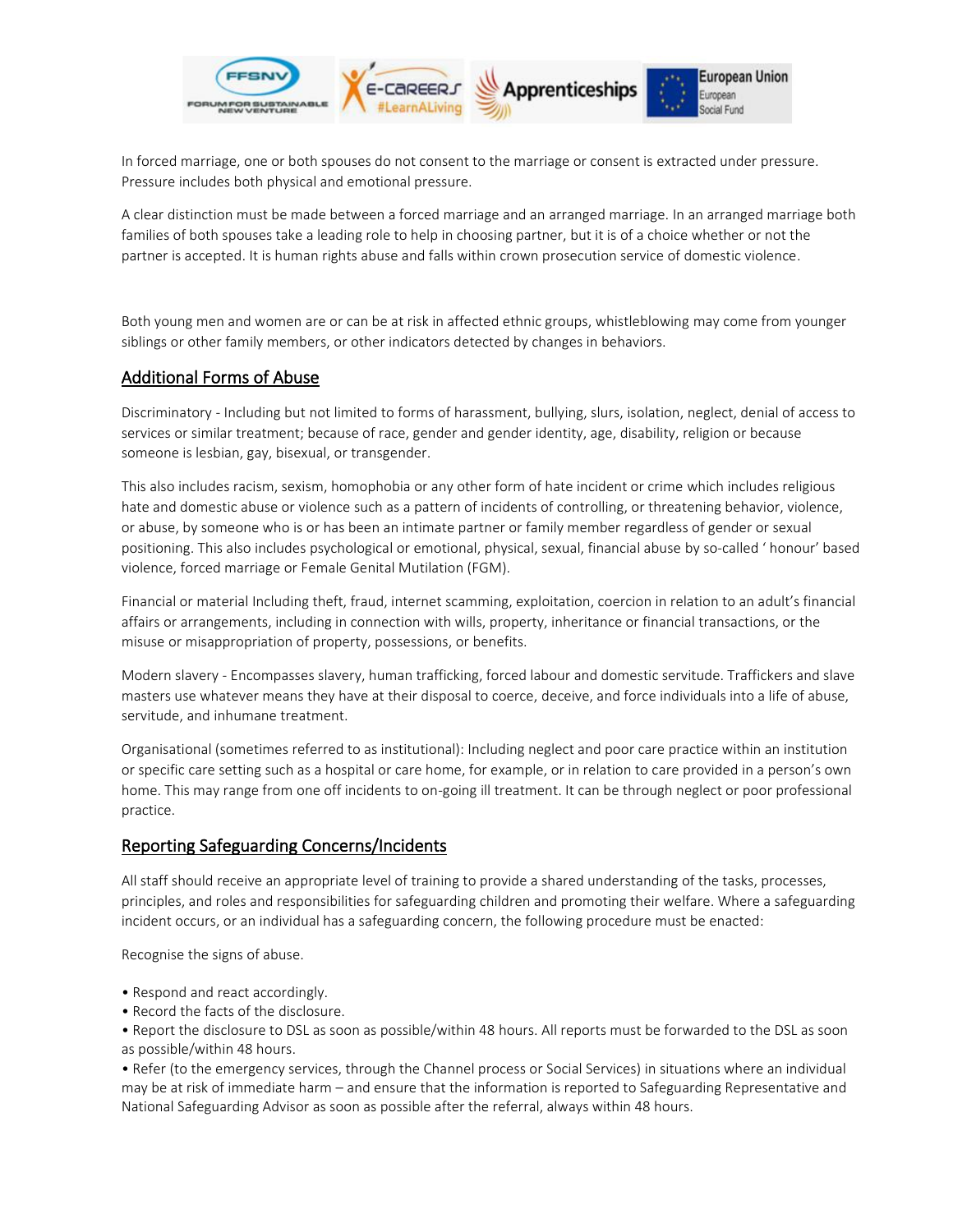

#### The Safeguarding Referral System (SRS)

The SRS is a cloud-based secured service system; it allows individuals to raise Safeguarding referrals 24 hours a day.

A Safeguarding form is filled in by the user by accessing<https://safeguarding.e-careers.com/>

The SRS is a central repository used for managing safeguarding concerns from learners. The system has a secure database where safeguarding cases can be queried, retrieved and reported on when required.

#### Process:

New - Referral is generated in the system

• Open – The referral is assigned to the DSL, who will investigate the case and perform the required action. For example, the DSL will check, and accept/reject based on the criteria of Safeguarding

- In-progress The DSL will work the case or escalate accordingly
- Solved the has been resolved
- Closed The case is closed after the DSL has been updated and all actions are complete.

The system offers total confidentiality and is only accessed by the DSL and deputy team as required, all are encouraged to use the system if they have any concerns or doubts over Safeguarding. Cases are kept secure and additional information is stored on secure Microsoft cloud servers.

An integral part of FFSNV is its commitment to ensuring that everyone who works for us keeps their knowledge up to date and all staff and contractors complete the required training and on a 3-yearly interval thereafter, regular refresher training is also offered throughout the year.

# Recognise

Signs of abuse can be recognised as a contrast to the individual's usual behaviour or observed from a change in their physical appearance as mentioned below:

Physical - this could include lack of personal hygiene, self-harm, substance or drug abuse, noticeable signs of bruising or flinching when being touched, developed a speech disorder or learning difficulty that cannot be attributed to a physical or psychological cause.

Behavioural - this could include sudden changes in a person's character, lack of confidence, low self-esteem, withdrawal or being aggressive or angry for no reason, becoming anxious or tearful.

The information above is by no means exhaustive, and an individual may not wish to disclose something that they perceive as "normal".

- Stay calm and listen carefully to what is being said.
- Reassure the person that they have done the right thing by telling you, but not that everything will be okay (sometimes things get worse before they get better)
- Find an appropriate early opportunity to explain that it is likely the information will need to be shared with others, but that this will be on a need-to-know basis.
- Tell them what you will do next and with whom the information will be shared.
- Do not delay in discussing your concerns and if necessary, passing this information on.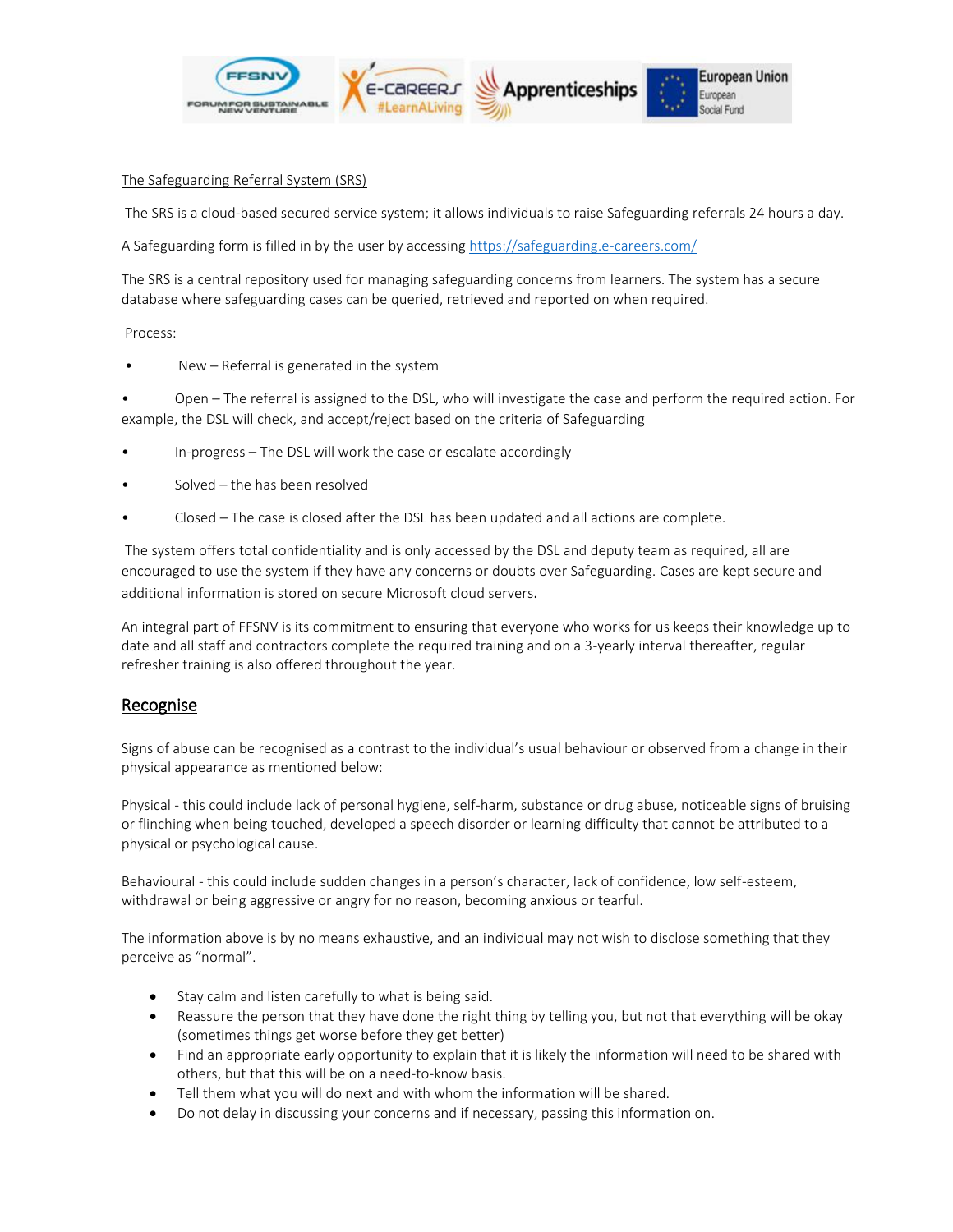

If you feel that is anyone is at immediate risk, please take any reasonable steps within your role to protect any person from immediate harm, for example:

- Call an ambulance or a GP if someone needs medical attention.
- Call the emergency services/police if a crime is taking place or has taken place.
- Separate the alleged perpetrator and victim, but only if it is safe to do so.
- When safe to do so, Inform the DSL as soon as possible/within 48 hours, use SRS.

If you are suspicious but no disclosure has taken place discuss your concerns with the DSL. If a person approaches you to make allegations of inappropriate behaviour or misconduct against a member of staff:

- Contact your line manager and DSL.
- Follow the guidelines in Managing Allegations against Staff
- Do not question the person making the allegation or investigated the matter yourself.

# Report

A Safeguarding Report Form, Appendix A, must be completed, if the SRS is not available, the following information needs to be recorded and sent via email in confidence to the DSL.:

- Your details
- Name of those involved
- Date of incident(s)
- Details of the incident(s)
- Background information
- Actions taken

Whilst you can record observations, do not interpret, or give an opinion as this may bias the information provided and jeopardise any future investigation into the allegation. The SRS or the Safeguarding Report Form needs to be completed and emailed to the to the DSL[: neil.g@e-careers.com,](mailto:neil.g@e-careers.com) this will then be case managed by the DSL.

Any issues or concerns, allegations or suspicions relating to safeguarding must be taken seriously and reported to the DSL. If the DSL is not available, please contact the Managing Director.

# Record & Disclosers

Details should also be given about the circumstances of the disclosure and whether or not anyone else was present at the time that the disclosure was made.

Information will be automatically stored in a secure cloud location and dated, so that none of it can be amended or removed later. (SRS system)

# Refer

- The referral is check by the DSL and ensure that the individual being referred is not in any immediate danger or at risk of harm.
- Where required, the DSL will refer or support you with guidance on the next steps and/or signpost the relevant external agency.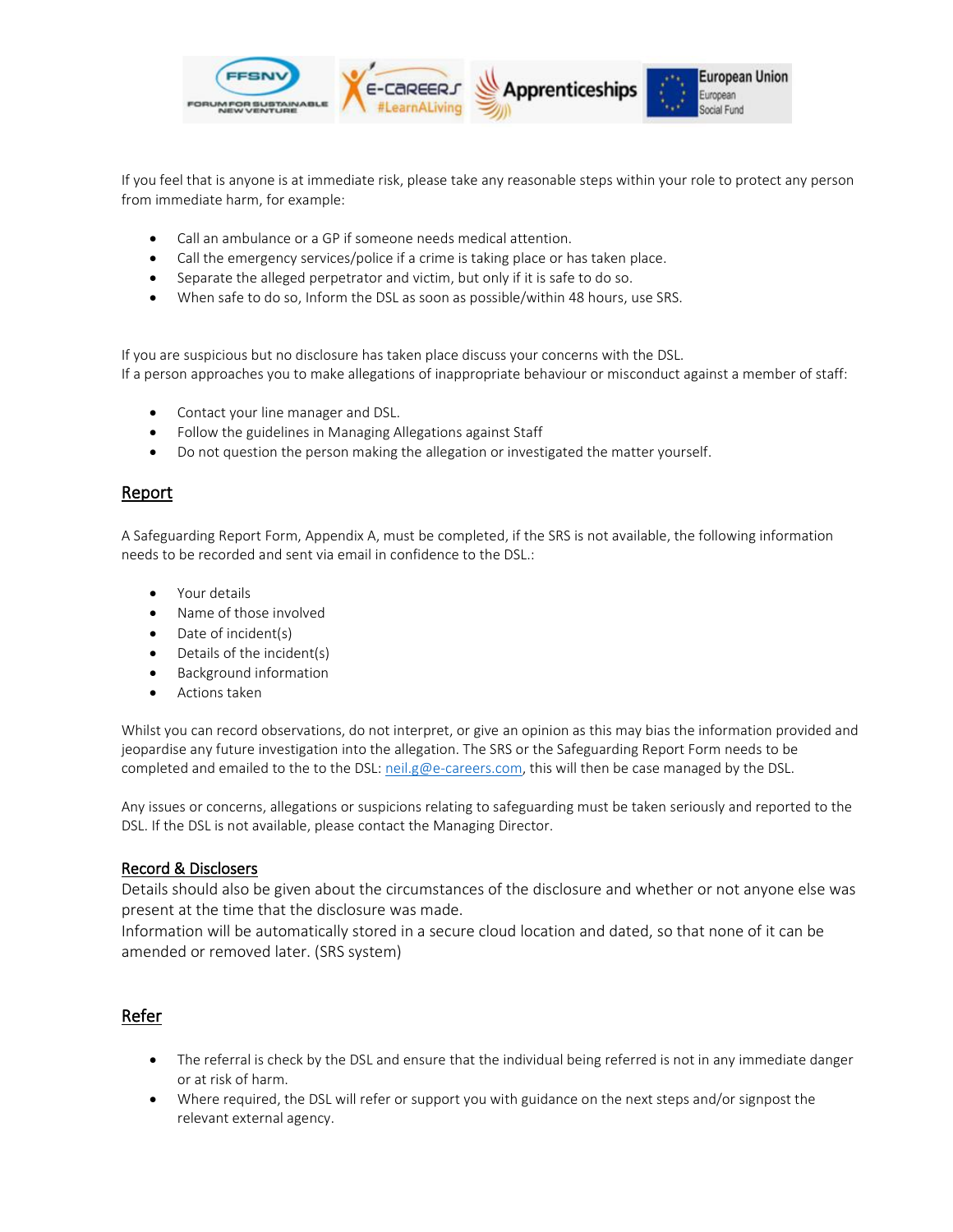

- Any referrals to Social Services, through the Channel process, or other external agencies must also be notified to the DSL.
- Any violent incidents must be notified to the Health and Safety Manager.
- Should there be a disagreement between the staff member and the DSL or manager about the need to make a referral, a direct referral is made to the relevant social services department by the employee who has the concern.
- Any concerns about an individual who is part of a programme that is externally linked (e.g. a school, college, University etc.) should be relayed to the external institutions designated safeguarding representative also.
- Where required the DSL will share a risk assessment report with an external agency.

#### Monitor

- We regularly monitor the submissions and the use of our SRS (Safeguarding Reporting System)
- The DSL is notified by email each time a referral is submitted allowing a timely response
- The status is updated each time a change has been made on the SRS
- A full dashboard with statistics is present on the SRS

# Confidentiality

The safety and well-being of the individual at risk is paramount. Staff may have access to confidential information about individuals to undertake their everyday responsibilities. In some circumstances, staff may be given highly sensitive or private information. They should never use confidential or personal information about an individual or his/her family for their own or others' advantage. The information must never be used to intimidate, humiliate, or embarrass an individual.

The DSL will disclose personal information about an individual to other staff on a need-to-know basis only. The DSL will make a judgement in each case about who needs and has a right to access information.

All staff must be aware that they have a professional responsibility to share information with other parties to safeguard children, young people and adults at risk, in consultation with the DSL.

All safeguarding records are subject to the Freedom of Information Act 2012 and Data Protection Act 2018. If there is any doubt as to the rights of any party to access information, we may seek legal advice before releasing any information.

All staff must be aware that they cannot promise a child/young person or adult at risk confidentiality which might compromise the safety or well-being of the individual or that of another.

# Information Sharing

There may be some circumstances where the welfare or safety of an individual may take precedence over confidentiality. Interagency working and sharing of information are an integral part of safeguarding.

The overriding objective must be to safeguard the child, young person, or adult at risk.

Remember that the Data Protection Act 2018 and human rights law are not barriers to justified information sharing, but provide a framework to ensure that personal information about living individuals is shared appropriately.

Be open and honest with the individual (and/or their family where appropriate) from the outset about why what, how and with whom the information will, or could be shared, and seek their agreement unless it is unsafe or inappropriate to do so.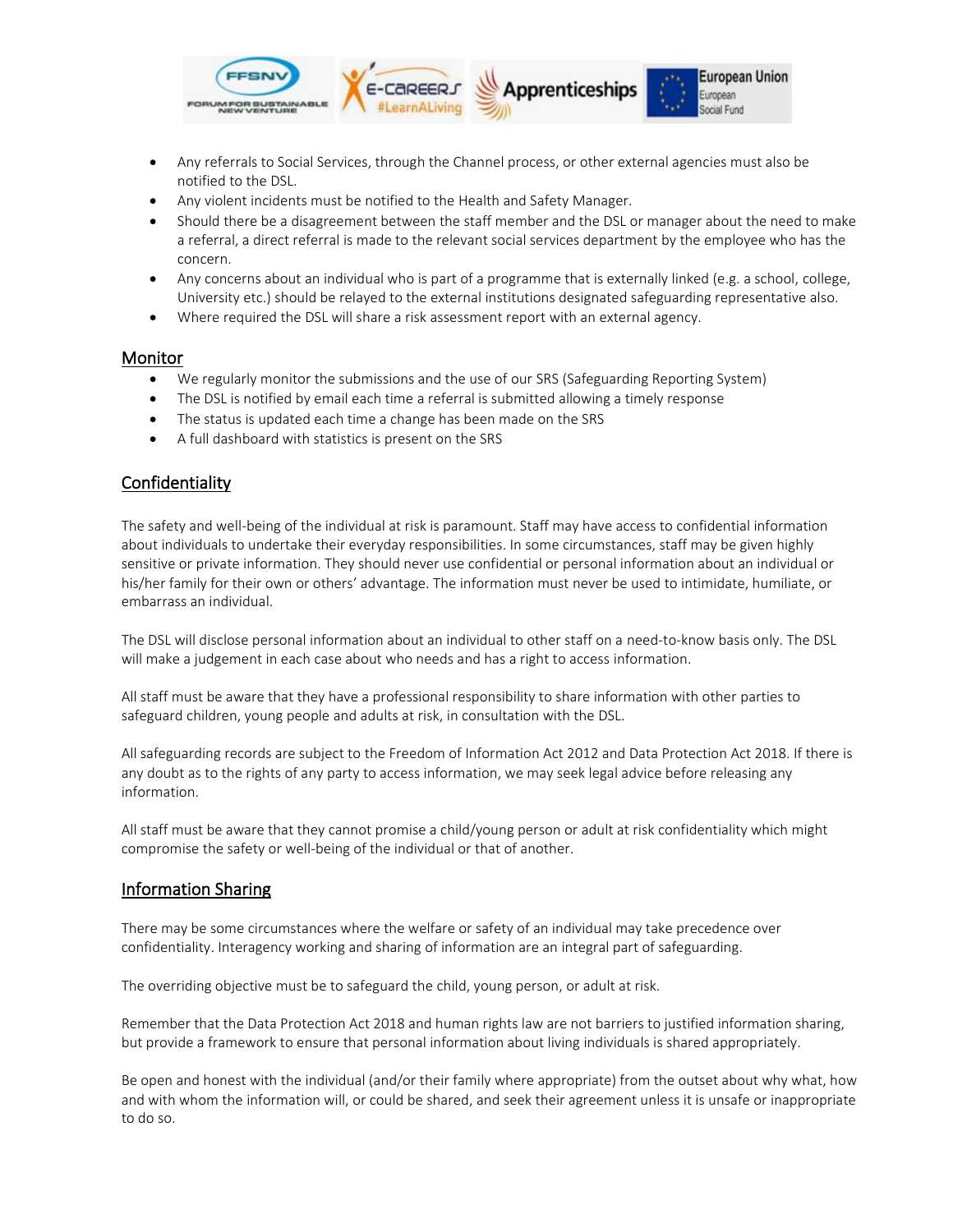

Seek advice from other practitioners if you are in any doubt about sharing the information concerned, without disclosing the identity of the individual where possible.

Share with informed consent where appropriate and, where possible, respect the wishes of those who do not consent to share confidential information. You may still share information without consent if, in your judgement, there is good reason to do so, such as where safety may be at risk. You will need to base your judgement on the facts of the case. When you are sharing or requesting personal information from someone, be certain of the basis upon which you are doing so. Where you have consent, be mindful that an individual might not expect information to be shared.

Consider safety and well-being: base your information sharing decisions on considerations of the safety and wellbeing of the individual and others who may be affected by their actions.

Necessary, proportionate, relevant, adequate, accurate, timely and secure: ensure that the information you share is necessary for the purpose for which you are sharing it, is shared only with those individuals who need to have it, is accurate and up-to-date, is shared in a timely fashion, and is shared securely (see principles).

Keep a record of your decision and the reasons for it – whether it is to share information or not. If you decide to share, then record what you have shared, with whom and for what purpose.

# Managing Allegations against Staff

- All staff should take care not to place themselves in a vulnerable position with a child, young person or adult at risk and be aware of appropriate professional conduct. It is always advisable for interviews or works with individual young persons, adults at risk, or parents to be conducted in a visible arena in view of other adults.
- We may occasionally receive complaints or allegations against a member of staff, but a fair and balanced approach must be taken to ensure that both the complainant and the staff member are safeguarded.
- If such an allegation is made, the staff member receiving the information must take the issue seriously and should immediately inform their line manager, who will then immediately discuss the content of the allegation with the DSL and Managing Director.
- If the allegation made to a staff member concerns their line manager, the person receiving the allegation must immediately inform the DSL and/or Managing Director, without notifying their manager.
- No further action must be taken in respect of gathering statements from others or interviewing until directed by the DSL and Managing Director.

Where it is subsequently found that an allegation was made with malice aforethought, the DSL will determine an appropriate course of action. This may include disciplinary action against the accuser, acceptance of a written apology (subject to an agreement about future behaviour) or other such sanctions as are deemed appropriate.

# Links to Further Information and Guidance

- The Children Act 1989
- The Children Act 2004
- Working Together to Safeguard Children 2015
- What to do if you are worried a child is being abused 2015
- Keeping Children Safe in Education 2019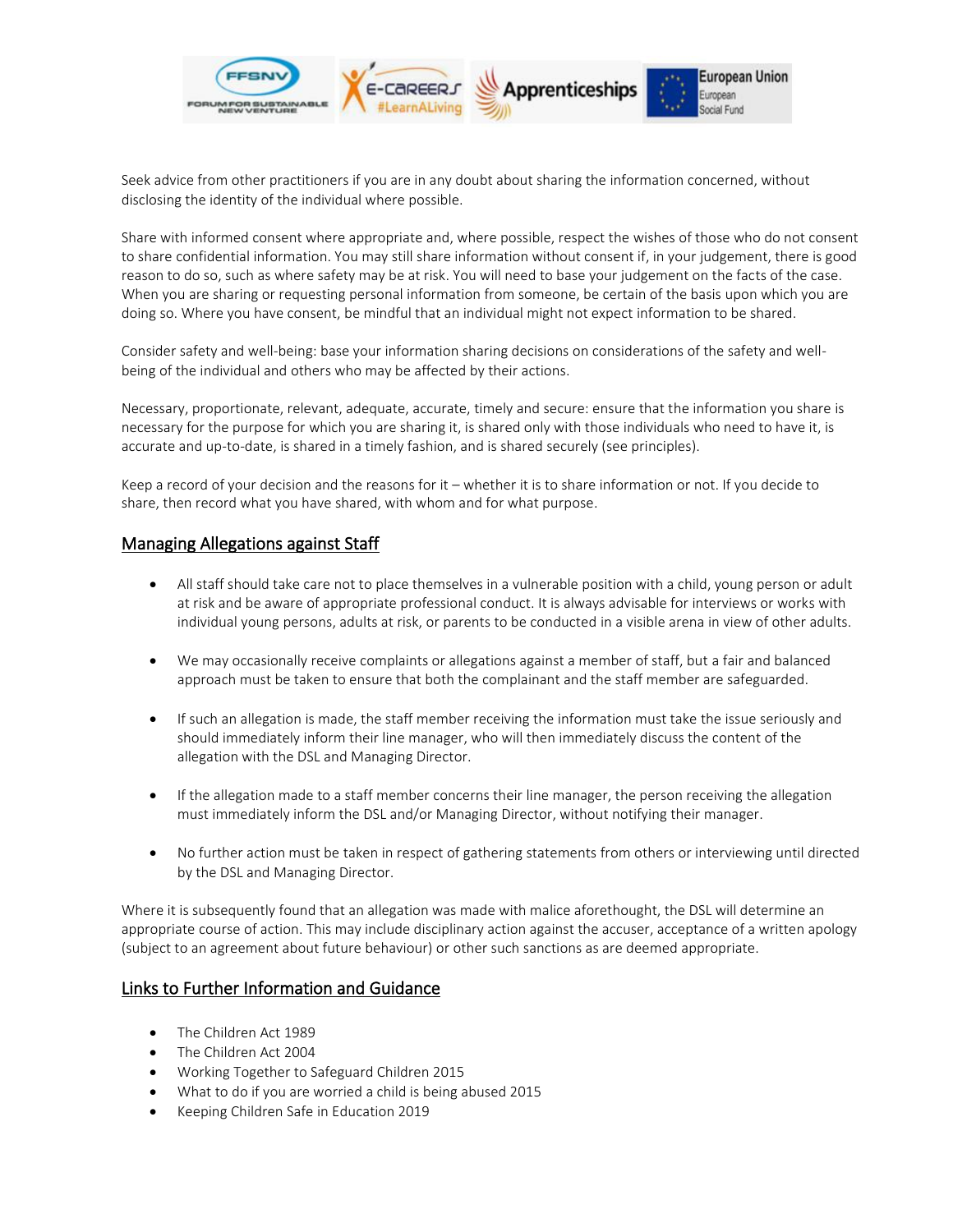

- Protection of Freedoms Act 2012
- Care Act 2014
- Keeping Learners Safe 2015
- Safeguarding Children: Working Together Under the Children Act 2004
- Prevent Duty Guidance
- Modern Slavery Act 2015

# Additional Support

Learners can access further support or guidance regarding Safeguarding by contacting our DSL. The DSL can signpost learners to further guidance and external support organisations as necessary covering Contractual/Employment, Financial, Learning & Development and Health & Wellbeing.

# Policy Promotion and Implementation

This Safeguarding Policy is shared with learners and a team selected to reinforce it in all the apprenticeship programs. The policy is shared with staff and learners at Induction as well as every 2 months during the Progress Reviews that each learner has with their coach and employer. In the promotion process, the organization maintains that vulnerable persons have a risk to harm as stated in the Local Safeguarding Board and such individuals needs safeguarding from such harm. The DSL and the policy are introduced at the induction phase. A copy of the Safeguarding Policy is also accessible 24/7 via our internal shared drive.

The policy is reviewed annually and is kept up to date in line with legislation, changes are introduced to reflect the experiences within the business and since the last review. Each review is shared with members of staff making them aware of any changes made.

These measures are in place to ensure the policy is effective and remains embedded in every aspect of the learning process.

All staff all required to work with the organisation to ensure that the guidelines of the policy are followed effectively. The DSL will oversee all the activities and reports on any concern would be provided to him immediately. A resolution committee will also be formed to hear cases involving abuse of any kind and produce ways of dealing with such instances.

The Safeguarding Policy is also discussed with each apprentice at the quarterly Progress Reviews.

The Safeguarding Policy is also promoted as part of the monthly Newsletter where safeguarding and prevent issues are published. This is then shared with all learners and staff.

We also have safeguarding themes as standard agenda items as part of regular management meetings

# Commitment to the Policy

FFSNV ensures that the apprentices and employees are made aware of the unwanted behaviors that may threaten operations within the premises. As such, they will be enlightened on the unacceptable activities that may compromise the achievement of success within the organization. This is achieved during the induction period.

Commitment to the policy is one move that the top management will give an upper hand since it will make every stakeholder safe. All the apprentices and candidates will understand that FFSNV has a responsibility of safeguarding the rights of the vulnerable population. The rights would be listened to and steps to protect them outlined effectively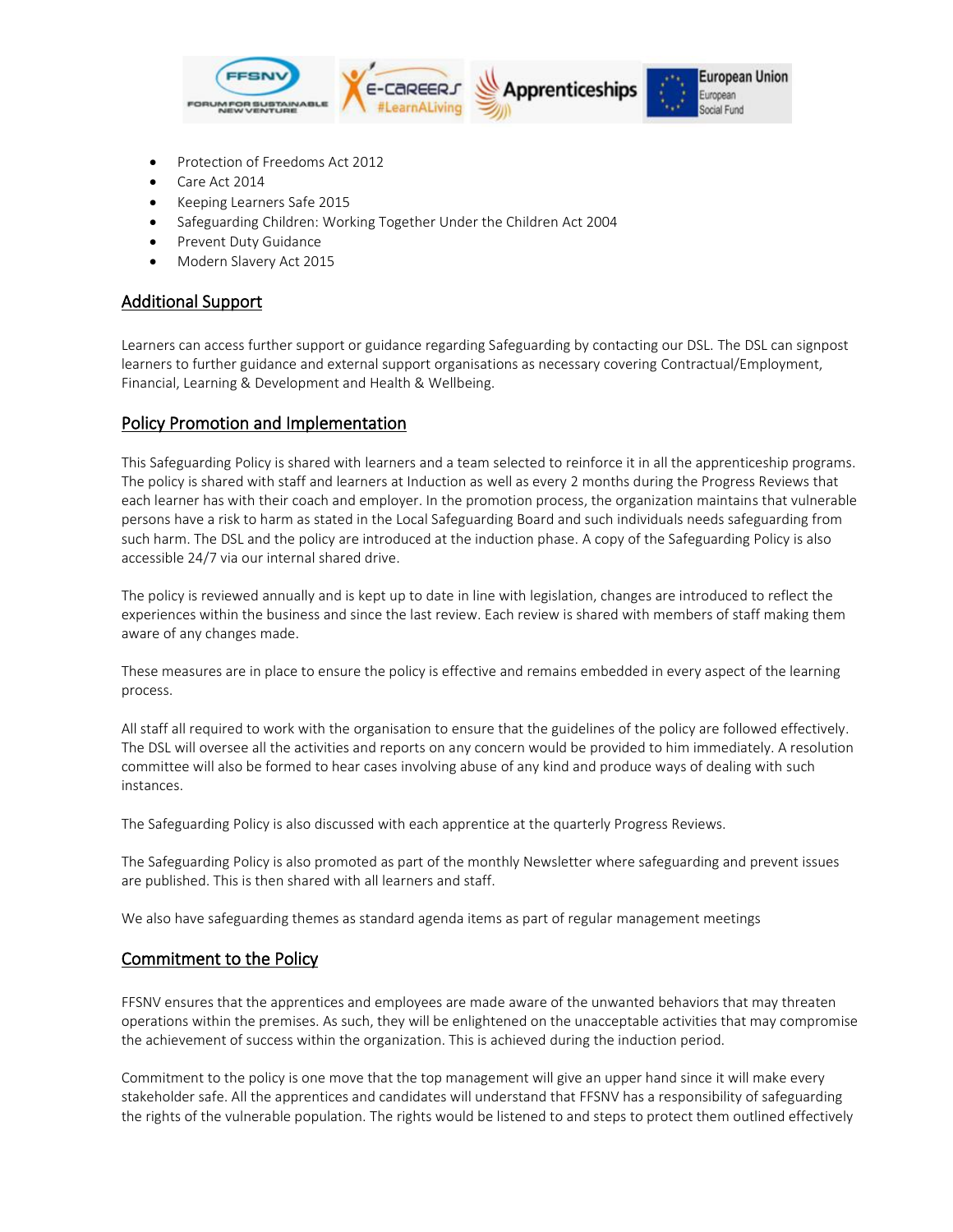

in a manner that can be followed to achieve better results. Through induction, we ensure that the apprentices are aware of the details of the policy.

All staff and learners are required to sign a declaration during their induction that they understand and are committed to upholding their responsibilities under this Policy.

# Staff Training

Training is an integral part of ensuring this policy is adhere to, staff training ensures everyone is equipped with the correct knowledge and understanding of the signs and indicators of abuse and how to report a safeguarding concern. Staff training supports the protection and prevention of abuse by staff being able to successful identify signs of abuse at an early stage. All staff will be expected to undertake online training for example safeguarding in FE (Education and Training Foundation) and safeguarding and safer recruitment in FE 2016 (to be undertaken by all managers).

All staff have safeguarding and prevent training as part of their induction when joining the company provided by the DSL, this training incorporates all aspects of this policy. At times throughout the year there are regular updates and supporting material on safeguarding to ensure there is a continuous awareness of local and regional theme which enable targeted support to apprentice's and employers. Staff training is one of the many strategies we adopt to ensure protection of apprentices and prevention of abuse as well as safer recruitment, promotion of health and wellbeing to apprentice's and employers.

The DSL will have safeguarding and prevent training every 2 years additional to the online refresher training. All staff are required to read and sign a declaration of responsibility in their duty of safeguarding, where the policy is updated, this must be acknowledged by all staff as evidence of their commitment.

# Safer recruitment

To further prevent abuse towards apprentices, and as part of our staff recruitment process, we conduct an enhanced DBS check on all applicants to ensure they are suitable experienced to work with different learner groups. Applicants are required to provide a copy of their DBS, which will be used for DBS checks yearly to ensure validity. Further checks based on eligibility, qualifications, and references in line with Safer Recruitment procedures.

# IT Usage/E-Safety

The IT Usage is covered by the IT. E-Mail, and Internet Usage Policy.

We follow the Ofsted guidance on managing e-safety at e-Careers Apprenticeships

- content: being exposed to illegal, inappropriate or harmful material
- contact: being subjected to harmful online interaction with other users
- conduct: personal online behaviour that increases the likelihood of, or causes, harm

We seek to keep our learners safe online by:

- Appointing an online safety coordinator Neil Gosal who ensures learners are informed about online safety
- Providing clear and specific directions to staff on how to behave online through our behaviour code for adults
- Supporting and encouraging the learners using our Learning management systems and our access to the internet, social media and mobile phones in a way that keeps them safe and shows respect for others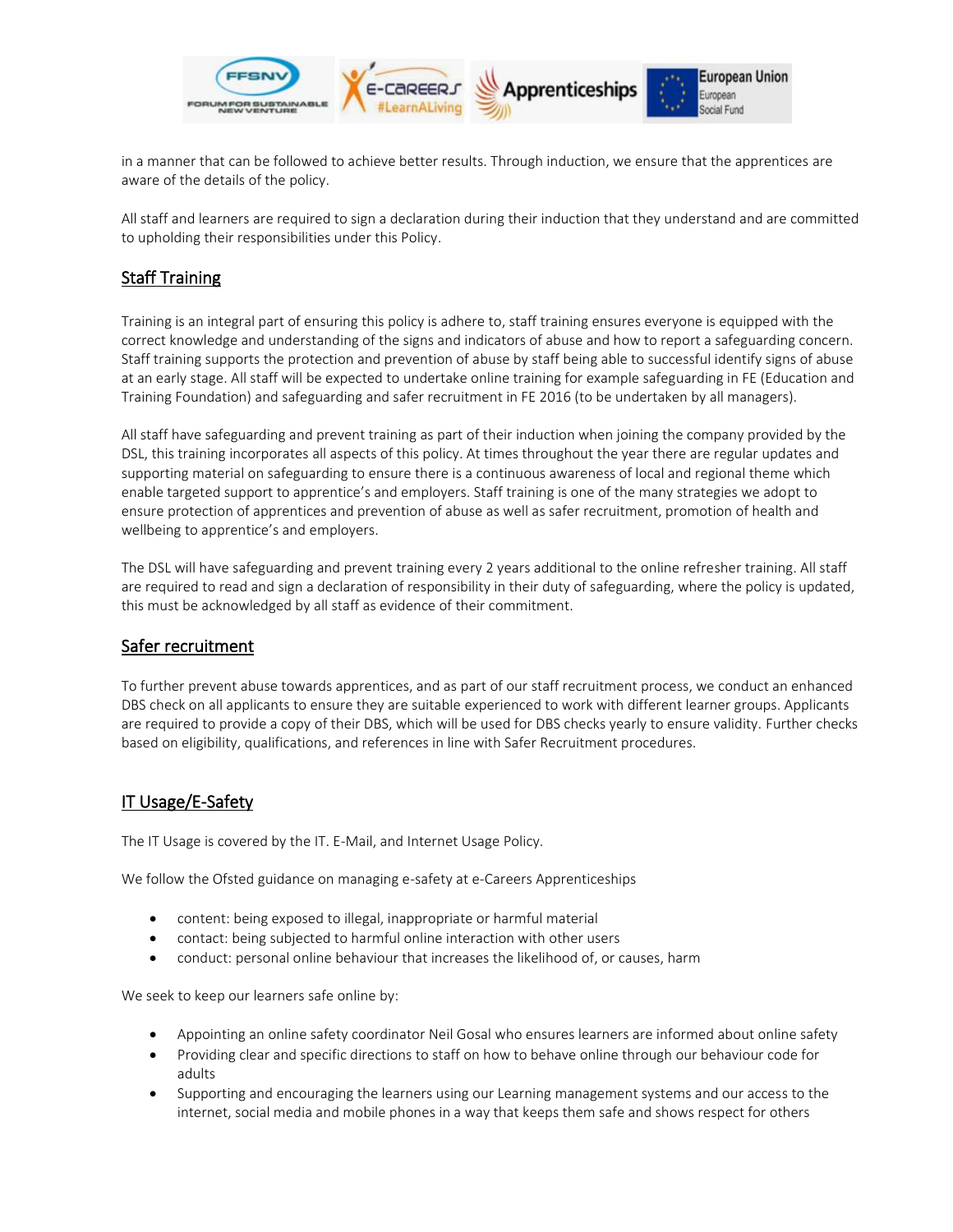

- Developing an online safety agreement for use with Learners and Employers
- Developing clear and robust procedures to enable us to respond appropriately to any incidents of inappropriate online behaviour,
- Reviewing and updating the security of our information systems regularly
- Ensuring that user names, logins, email accounts and passwords are used effectively
- Ensuring personal information about the Learners and Employers who are involved in our organisation is held securely and shared only as appropriate
- Providing supervision, support and training for staff about online safety
- Examining and risk assessing any social media platforms and new technologies before they are used within the organisation

#### Review:

This Policy is reviewed at least annually by our Directors and Head of Apprenticeships and in accordance with industry, best practice, and legislative updates. It was last reviewed in February 2022 and will next be reviewed in February 2023.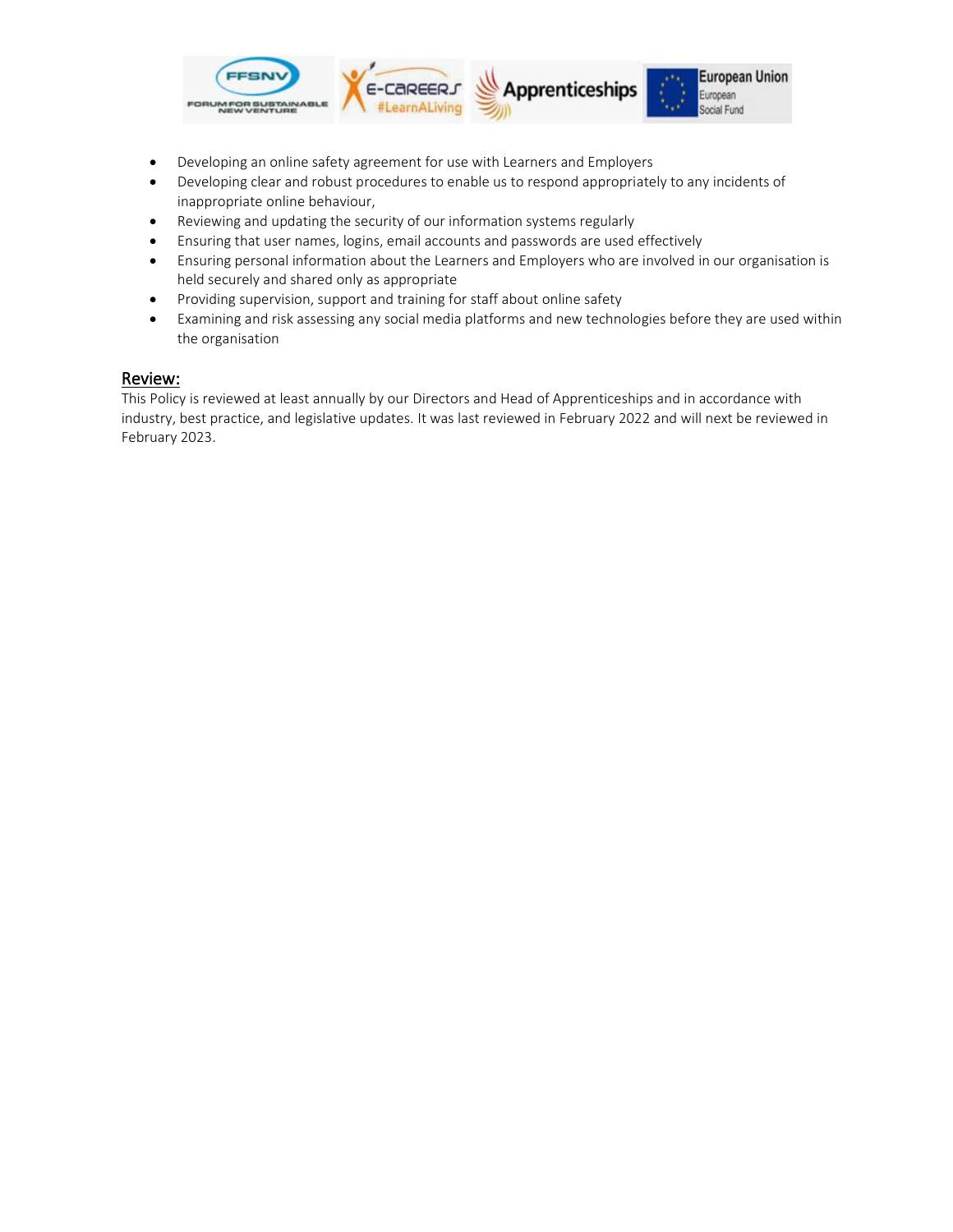

| <b>Title: Safeguarding Policy</b>            |                                                                                             | Version1.0 | <b>Date</b>            |
|----------------------------------------------|---------------------------------------------------------------------------------------------|------------|------------------------|
| Authorised by:                               | Name                                                                                        | Signatures | Dates/comments         |
| Director                                     | Varun Bhatt                                                                                 |            | Date Signed 21/02/2022 |
| Director                                     | Tolu Fagbola                                                                                |            | Date Signed 21/02/2022 |
| <b>DSL</b>                                   | <b>Neil Gosal</b>                                                                           |            | Date Signed 21/02/2022 |
| Implementation<br>Head of<br>Apprenticeships | Mala Rajput                                                                                 |            | Date Signed 21/02/2022 |
| <b>Related documents</b>                     | Apprenticeship quality and delivery document<br><b>Break in Learning</b><br>Learner Support |            |                        |

# Appendix A: Safeguarding Report Form New Safeguarding ticket in place

| Name of Individual:                                     | Gender & DOB: |
|---------------------------------------------------------|---------------|
| Reported by:                                            | Emplover:     |
| $\mathsf I$ Completed by:                               | Date:         |
| Does the individual know you will discuss with the DSL? | YES/NO        |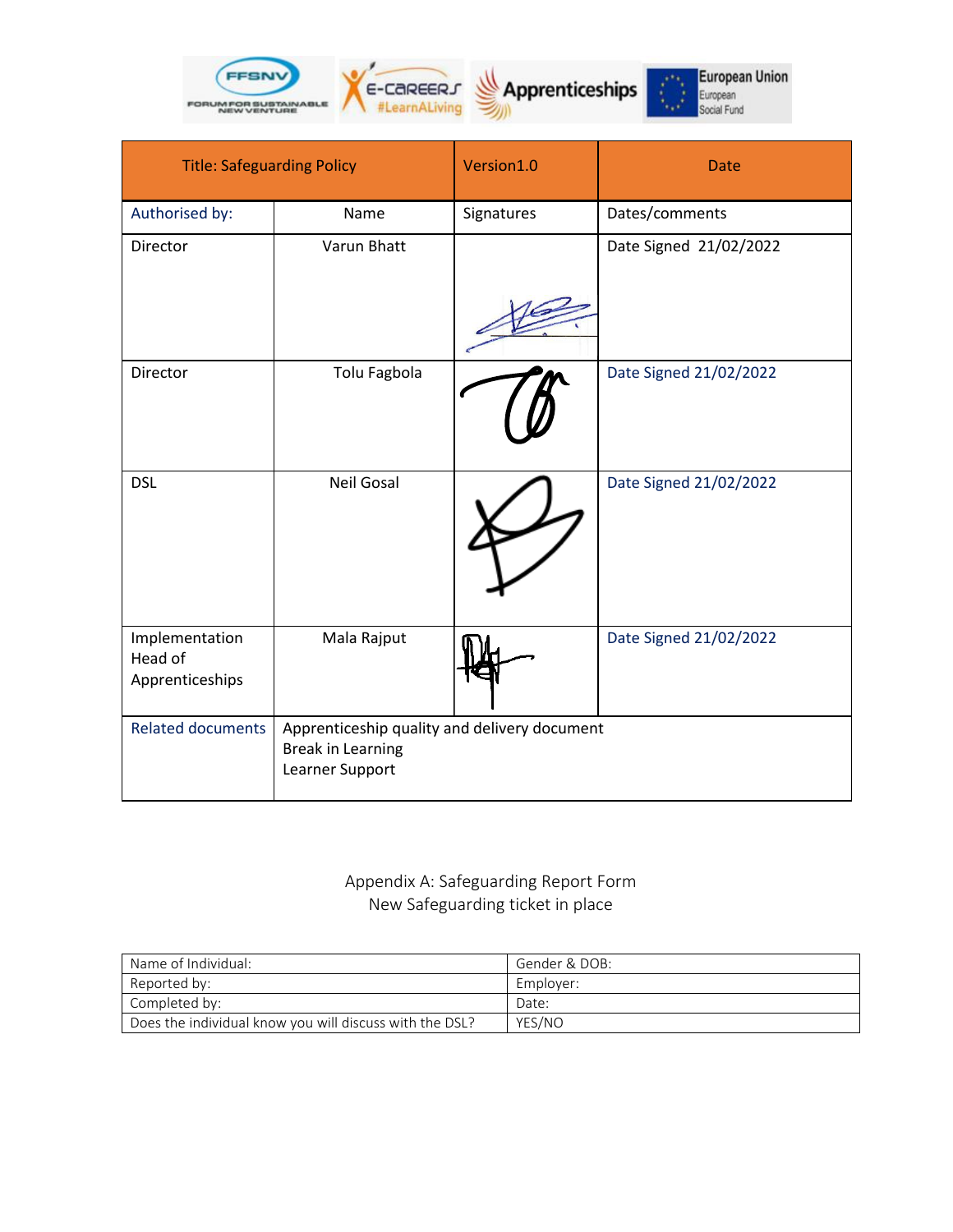

If "No" please state reason:

Concern/Incident/Disclosure Details:

Stat what is said, who observes, where it happened, who saw, when did it happen, time and date.

| Reporter Signature:                            | Date: |  |
|------------------------------------------------|-------|--|
|                                                |       |  |
| Completed By Signature:                        | Date: |  |
| To be completed by the Designated Safeguarding |       |  |
| Lead                                           |       |  |
| State what action was taken and when:          |       |  |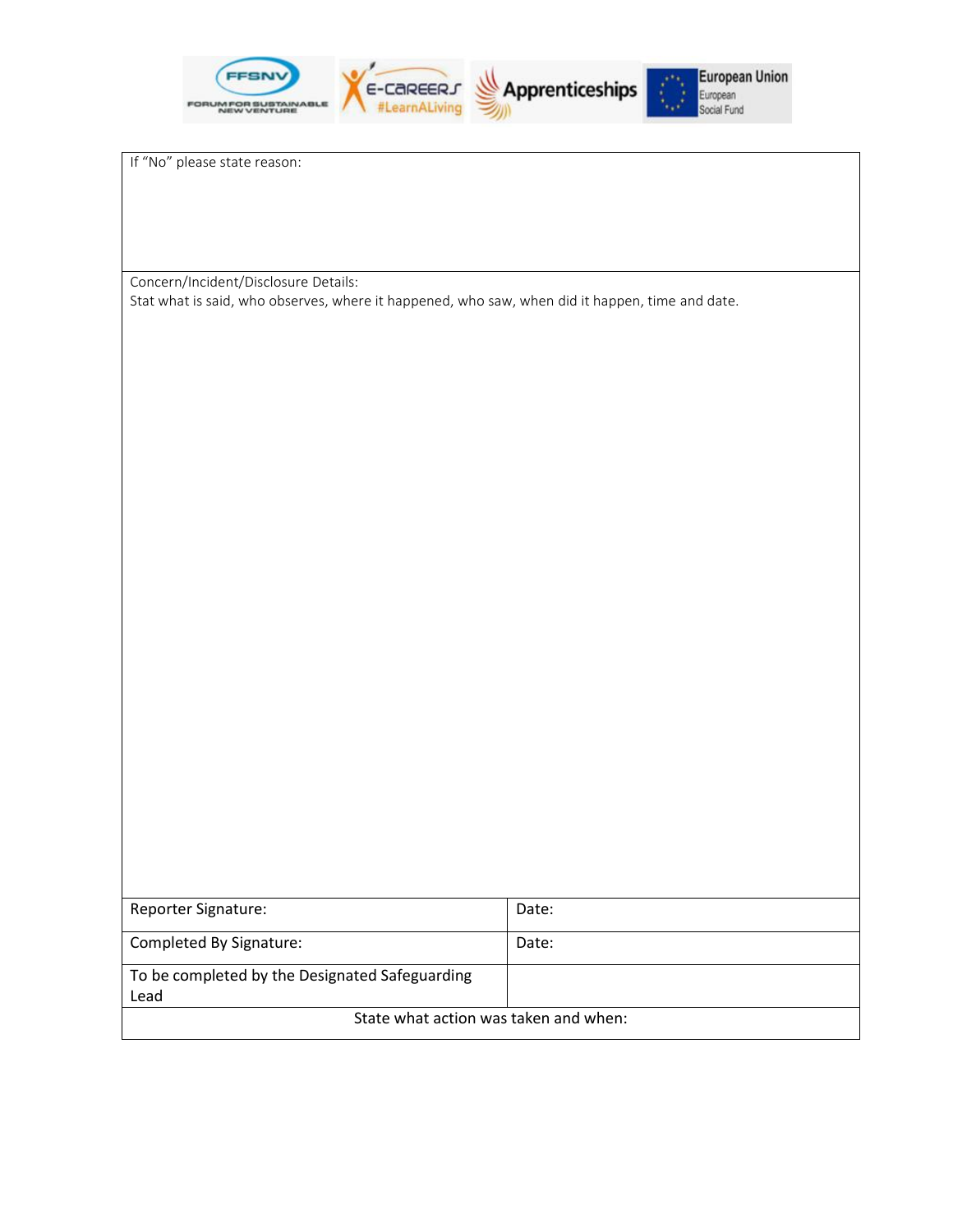| <b>NEW VENTURE</b> | E-CAREERS | Apprenticeships |  | <b>European Union</b> |
|--------------------|-----------|-----------------|--|-----------------------|
|--------------------|-----------|-----------------|--|-----------------------|

Name:

Signature:

Date: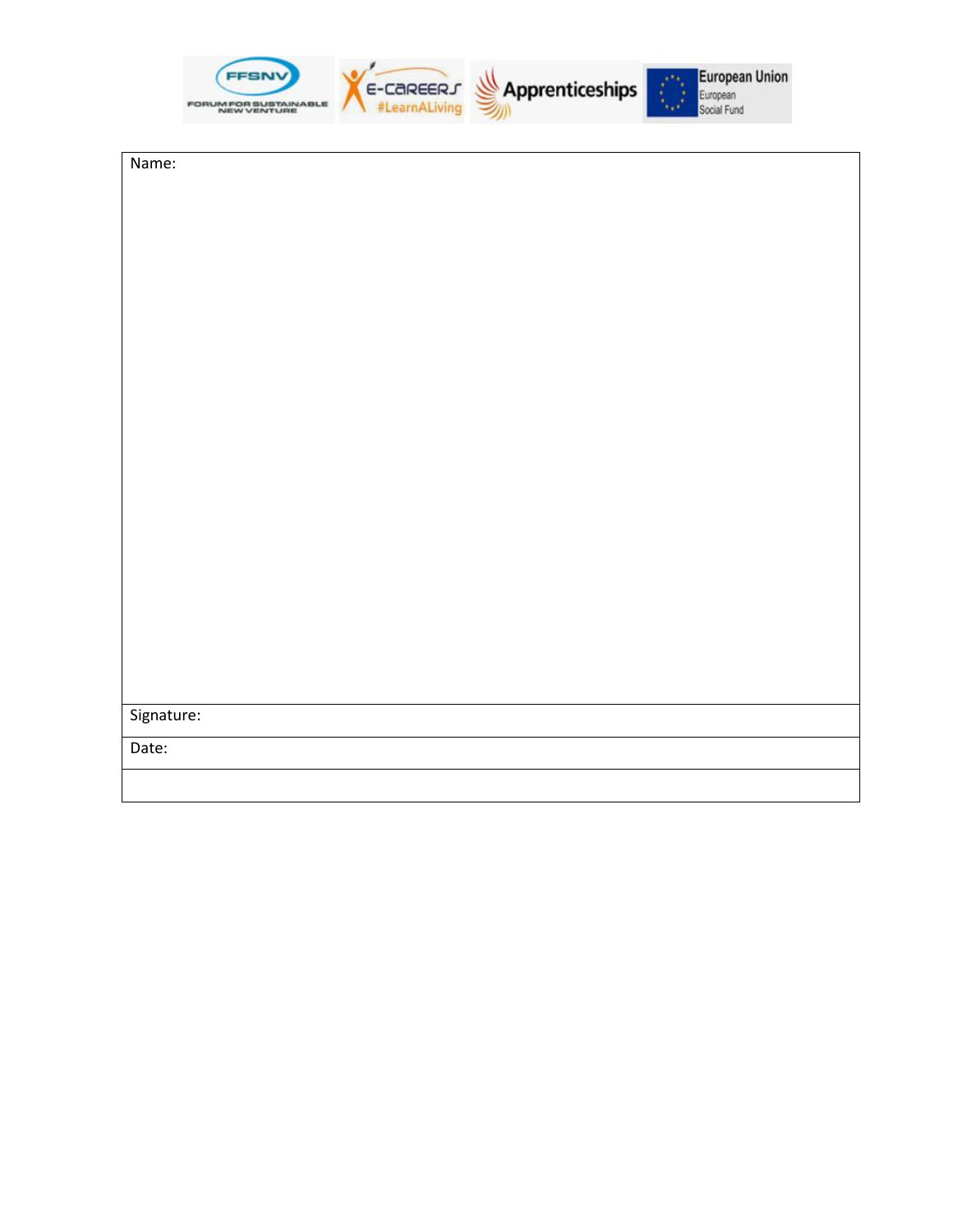

# Prevent Policy

# Scope

Prevent Policy for Forum for Sustainable New Venture (FFSNV) t/a e-Careers Apprenticeships.

This policy applies to all staff, including senior managers, paid staff, volunteers, contractors, leaners (including apprentices) also referred to as students or delegates. Employers and anyone working on behalf of or with or for Forum For Sustainable New Venture (FFSNV) t/a e-Careers Apprenticeships.

#### **Introduction**

At FFSNV t/a e-Careers Apprenticeships Limited we recognise and uphold the statutory duty to prevent people being brought into and affected by terrorism or violence under the Counterterrorism and Security Act 2015.

# Duties and Responsibilities

| Designated Safeguarding Lead |                                                       |  |
|------------------------------|-------------------------------------------------------|--|
| Name                         | N Gosal                                               |  |
| Phone Number                 | 020 3198 556                                          |  |
| F-mail                       | neil.g@e-careers.com or<br>safeguarding@e-careers.com |  |

The DSL (Designated safeguarding Lead) will also ensure that:

- 5. Written records of concerns about all that is covered in this Prevent Policy and the Safeguarding Policy are secure.
- 6. All such records are stored confidentially. The safeguarding records are to be kept separate from individual student records.
- 7. Ensure that staff receive regular updates and mandatory training for Prevent, particularly as part of staff induction, and receive refresher training as required.

#### Policy Guidance

This prevent policy is designed and works with the Safeguarding Policy. Our approach to Safeguarding, Equality and Diversity along with the promotion of fundamental British Values aims to ensure that staff, learners, and employers are aware of their roles and responsibilities in preventing radicalisation and extremism and aim to achieve by working jointly with everyone.

# **Objectives**

The Counterterrorism and Security Act, which received Royal Assent on 12th February 2015, places a duty on specified authorities, including local authorities and childcare, education, and other children's services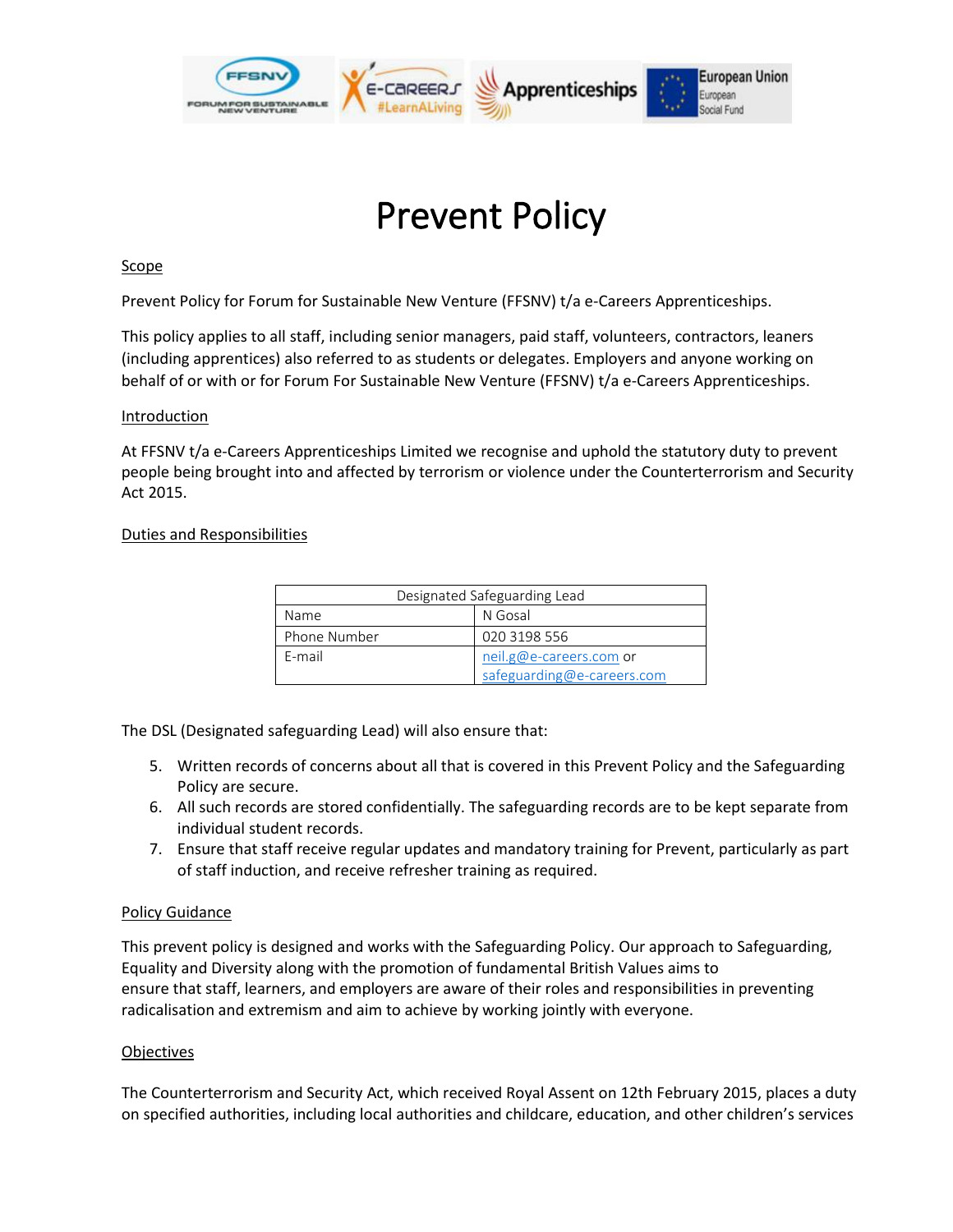

providers, in the exercise of their functions, to have due regard to the need to prevent individuals from being drawn into terrorism ("the Prevent Duty").

Objectives of the 'prevent duty' are but not limited to responding to the ideological challenge of terrorism and threat from those who promote it or preventing individuals from being drawn into terrorism and ensuring that they are given that give the help and advice required. Also, work with sectors and institutions where there are risks of radicalisation that we need to address.

If there are concerns that an individual is becoming radicalised and/or involved in an organisation that could harm the individual and the community this needs to be reported to the DSL (Designated safeguarding Person) immediately.

All staff are required to undertake mandatory training which provides staff with information on how to identify and refer a concern.

Extremism is defined as - Vocal or active opposition to fundamental British values, including democracy the rule of law; individual liberty and mutual respect and tolerance of different faiths and beliefs and/or calls for the death of members of the armed forces, whether in this country or overseas.

As part of wider safeguarding responsibilities, staff will be alert to disclosures made by individuals of their exposure to the extremist actions, views, material, anti-British or western world views or use of extremist or hate terms. Attempts to impose extremist views or voicing opinions from extremist ideologies or narratives.

# **Learning**

Learners will be encouraged to explore fundamental British values in a safe and supportive environment, without fear of discrimination, we will seek to actively safeguard all learners and provide welfare support at the point of need for learners identified to be at risk of harm as defined within Keeping Children Safe in Education (2015) as well as adults.

Identify anti-bullying through training and using experienced members of staff and challenge this type of behaviour.

# Challenges and Risks (related doc – Prevent Risk Assessment)

The safety and wellbeing of all are at the forefront of what we do and as such, we will ensure that there are plans in place which respond to any direct threats within our infrastructure.

Measures will be taken to mitigate the risk posed to staff/learners by individuals vulnerable to radicalisation on a case-by-case basis.

Any terrorist-related incidents will be treated on a priority basis, this is in line with our Safeguarding Policy.

# Protecting Staff and Apprentices from Radicalization:

Radicalization is perceived as the process through which an individual gets involved in supporting extremist and terrorism ideologies. The prevent duty as part of the safeguarding strategies prioritized by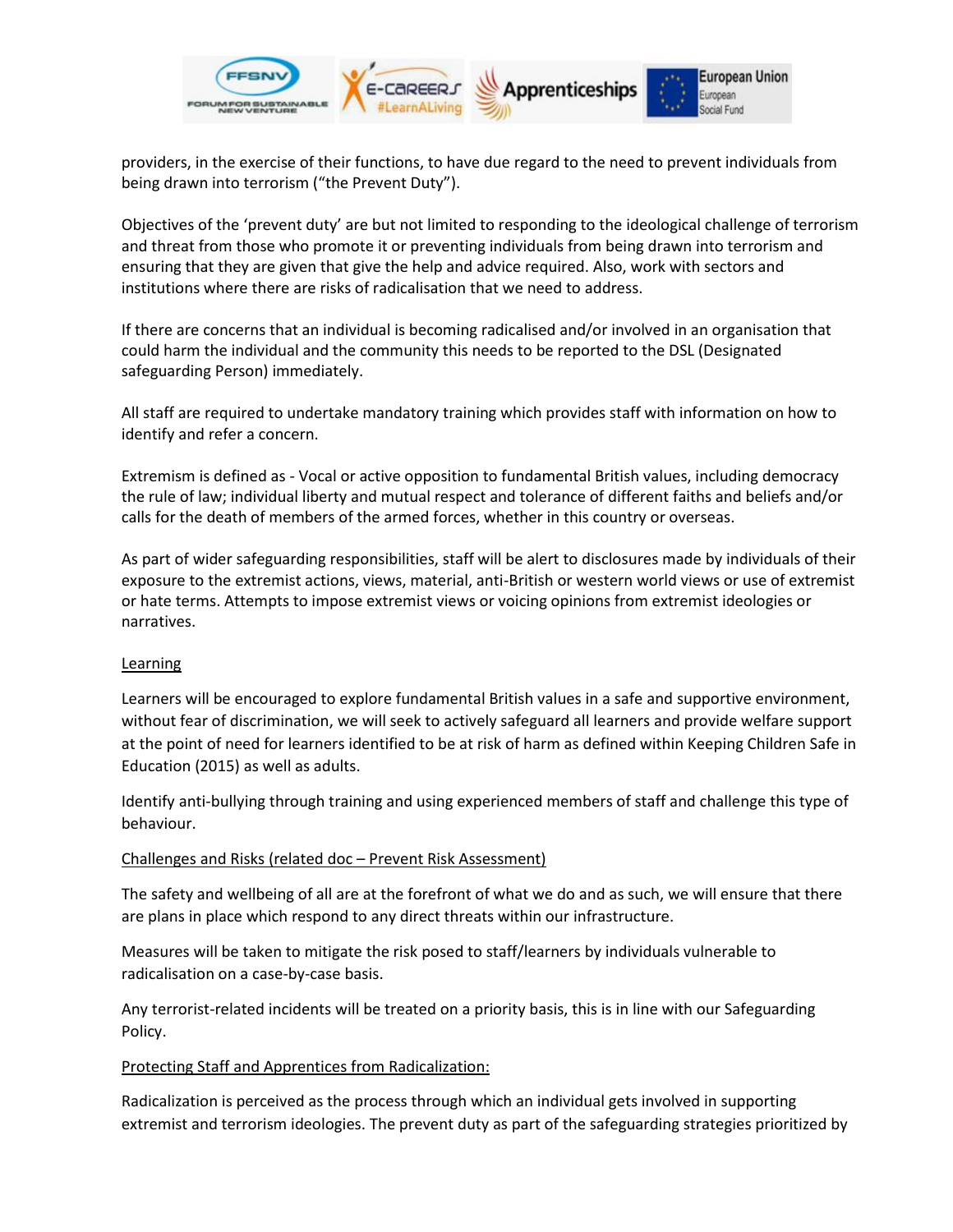

the UK government works in various ways to enhance protection and safety in the working environments for apprentices as well as employers. Radicalization can impose severe effects on both employers and apprentices. In this context, employers in with e-Careers Apprenticeships are obligated to perform various activities in ensuring maximum safety for employees and apprentices.

Leaders and managers in e-Careers Apprenticeships will ensure effective engagement with support groups and local partners involved in coordinating the prevent objectives against radicalization. The prevent duty will be designed in a way that reflects clear procedures and visible policies for managing whistleblowing on matters regarding radicalisation. In this perspective the Prevent Duty is believed to compliment organizational equality and safeguarding acts, which emphasizes welfare of staff, as well as safety of learners. Moreover, the prevent policy ensures adequate training for all staff on matters concerning radicalism.

In addition to the training, staff have been made aware to spot early signs of radicalisation including but not limited to:

- isolating themselves from family and friends
- talking as if from a scripted speech
- unwillingness or inability to discuss their views
- a sudden disrespectful attitude towards others
- increased levels of anger
- increased secretiveness, especially around internet use.

# Building Resilience to Extreme Narratives:

Extremism is perceived as vocals or actions fashioned in a way that opposes fundamental values, such as democracy, individual liberty, rules of law, and tolerance or respect for cultural diversity. Extremism is a threat to peaceful coexistence and public relations across the globe.

The prevent duty's central objectives aim at discouraging all sorts of social evils, including extremism and radicalization within e-Careers Apprenticeships. The prevent policy will encourage apprentices to be positive and happy individuals, who promote utilitarianism in the society through various means.

The prevent duty will encourage apprentices and employees to recognize respect for cultural diversity by exploring different religions and cultural beliefs. Also, the prevent policy aims to challenge racist comments, prejudices, and corrupt behaviors among employees an apprentices in caregiving facilities across the world. Initiating favorable skills like critical thinking skills and self-realization among trainees and employees.

Furthermore, the prevent duty is essential in building moral, social and cultural, and spiritual development in apprentices. Nevertheless, the policy has been significant in active establishment and promotion of British values. It implies that the prevent duty provides apprentices and employees with necessary information, thereby equipping such individuals with sufficient insights on how to protect themselves against acts of extremism that they might encounter during training periods

# Vulnerability Signs and Indicators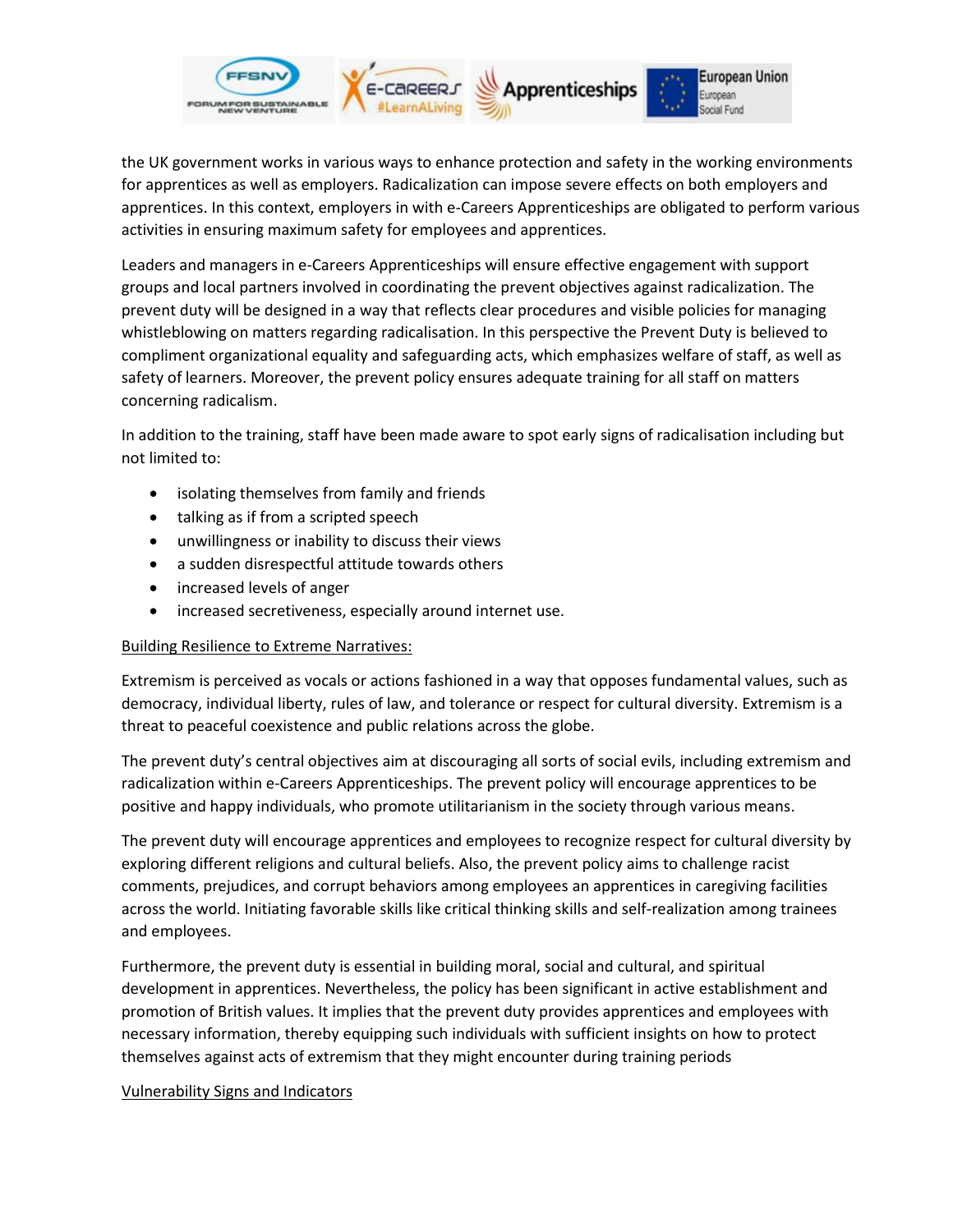

Safeguarding both children and adults is at the heart of Prevent duty within e-Careers Apprenticeships. For example, the policy will protect infants from maltreatment and impaired health. Safeguarding involves ensuring early intervention, which protects and prevents apprentices and employees from getting involved in terrorist activities. As such, advocates of prevent argue that there is no specific means of identifying vulnerable individuals. However, there are several factors which are thought to fuel terrorism such as;

- Isolation or loneliness
- Internet
- Drugs
- Family feuds and breakdown
- Poverty
- Lack of role models
- Religious or political conversion

Changes in behaviour which may indicate vulnerability may include:

- signs of physical abuse.
- use of inappropriate language.
- Social isolation
- Being secretive
- Excessive use of internet and online platforms
- Accessing extremist content
- Trying to join an extremist organization.

#### Knowing What to Do

Detecting risk factors for terrorism or vulnerable individuals may not offer complete solution for insecurity in private and public facilities. For effective implementation of the prevent duty, stakeholders must know the appropriate actions that can help mitigate insecurity among apprentice and employees. Apprentices and employees will with discretion regarding relationships and personal situations. In the same way, there are several ways of challenging extremism. Apprentices and employees will be encouraged to critically evaluate extremist actions before initiating any counter-action activity. Moreover, employees are encouraged to consider alternative views and interpretation of opinions generated by coworkers.

e-Careers Apprenticeships make it mandatory for all employees, learners, contractors, and subcontractors to report concerns, suspicions, allegations, and incidents which suggests this policy may have in any other way been breached. The DSL will initiate the procedure for dealing with suspected or actual incidents of abuse. Please see the Reporting Concerns section below for more information.

The safeguarding officer ensures that situations are handled appropriately and effectively by reporting must be made, and decisions and actions taken.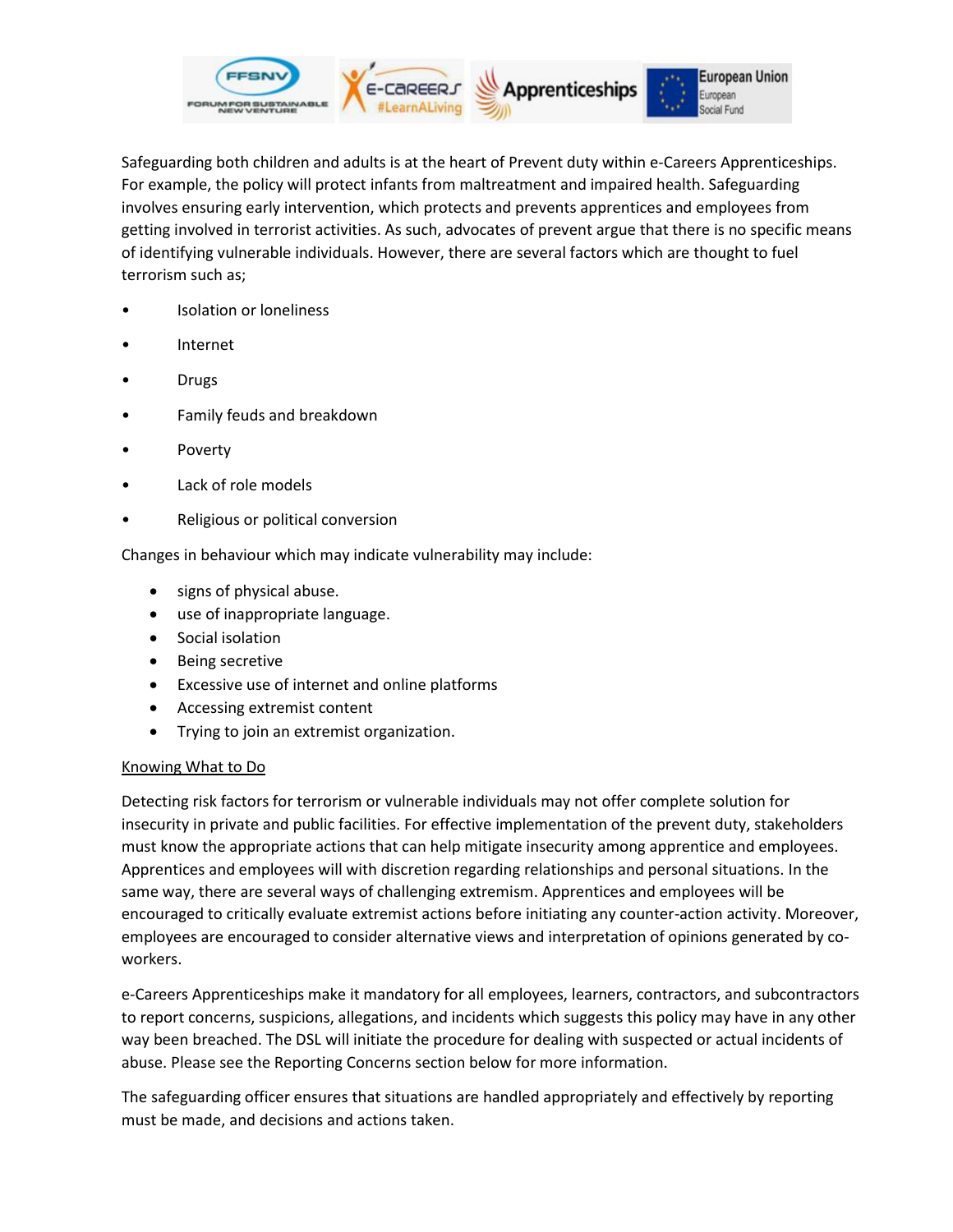

All sensitive and personal data must be kept confidential (including the names of anyone who makes a report of abuse) and be shared on a strictly 'need to know basis', that is, access must be necessary for the conduct of one's official duties.

# Reporting Concerns

e-Careers Apprenticeships have well-structured process in reporting concerns. Full details of our reporting, recording, and investigating concerns can be found in our Safeguarding Policy.

The Safeguarding Referral System (SRS)

The SRS is a cloud-based secured service system; it allows individuals to raise Safeguarding referrals 24 hours a day.

A Safeguarding form is filled in by the user by accessing https://safeguarding.e-careers.com/

Process:

New - Referral is generated in the system

• Open – The referral is assigned to the DSL, who will investigate the case and perform the required action. For example, the DSL will check, and accept/reject based on the criteria of Safeguarding

- In-progress The DSL will work the case or escalate accordingly
- Solved the has been resolved
- Closed The case is closed after the DSL has been updated and all actions are complete.

The system offers total confidentiality and is only accessed by the DSL and deputy team as required, all are encouraged to use the system if they have any concerns or doubts over Safeguarding. Cases are kept secure and additional information is stored on secure Microsoft cloud servers.

A Safeguarding Report Form, Appendix A, must be completed if the SRS is not available, whereas either measure is not available, the following information needs to be recorded and sent via email in confidence to the DSL.

All the above measures are in available in detail in our Safeguarding Policy.

Anyone that is worried or concerned about any apprentice, please contact our Safeguarding Team immediately by emai[l safeguarding@e-careers.com](mailto:safeguarding@e-careers.com) / [neil.g@e-careers.com](mailto:neil.g@e-careers.com)

The referral will then be case managed as per the Safeguarding Policy.

# Leadership Commitment

We expect that those in leadership positions: Support and take accountability:

- ensure staff understand the risk and understand the channels by which to deal with it
- communicate and promote the importance of the duty; and ensure staff implement the duty effectively.
- Top Level : Designated Safeguarding Lead: Neil Gosal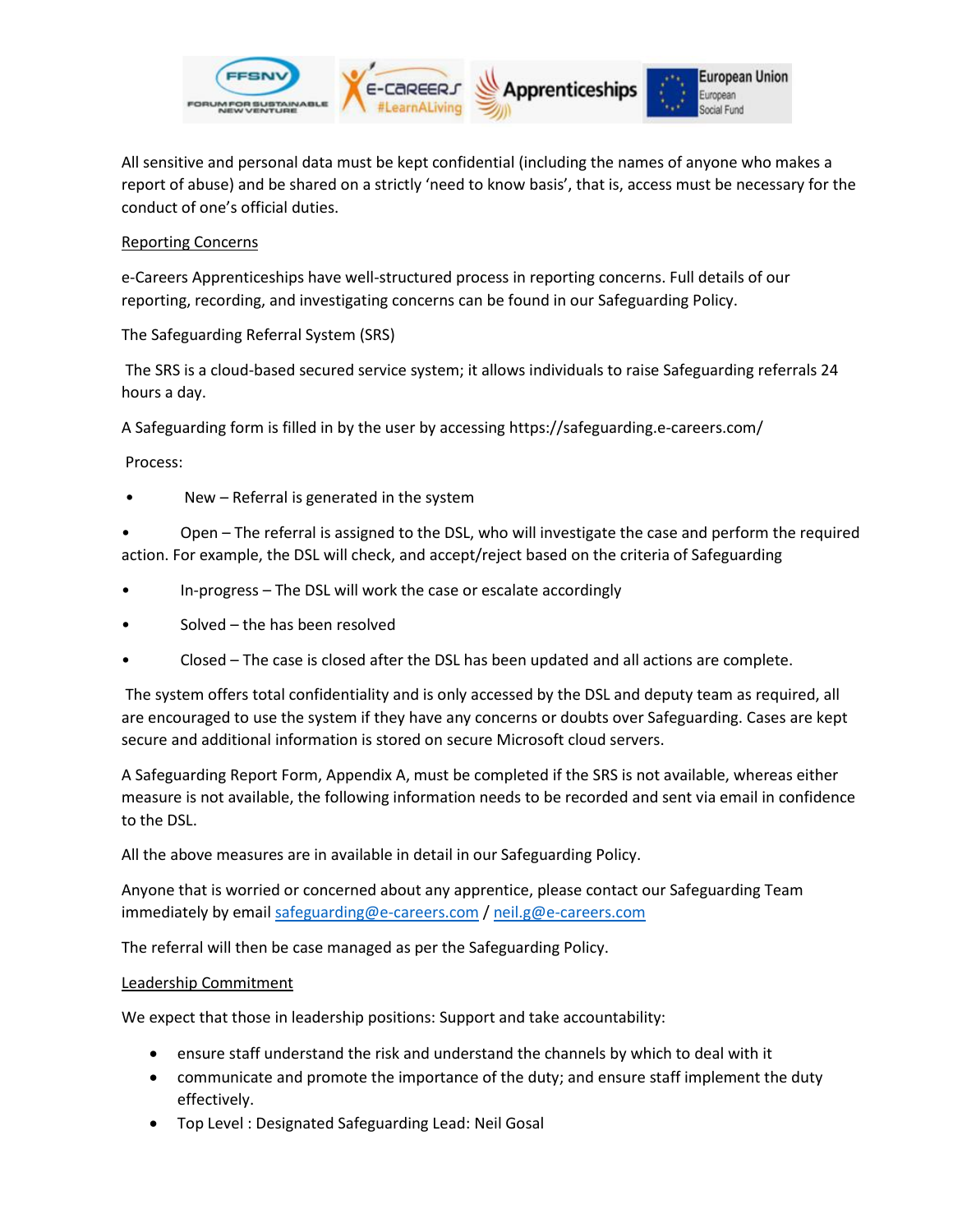

- Joint Top Level level Leadership: Tolu Fagbola and Varun Bhatt
- Second level leads: Head of Apprenticeships & Course leads

# Implementation

- Coaches to listen and report matters of concern as per training during Progress reviews
- Learners and Employers can contact Coaches or DSL directly
- DSL stores cases safely and securely and reach outs to channels accordingly

# Local Prevent links support for a geographically distributed learner

# Not limited to list below

- <https://www.berkshirewestsafeguardingchildrenpartnership.org.uk/scp/professionals/prevent>
- <https://selondonccg.nhs.uk/in-your-area/lewisham/safeguarding/safeguarding-adults/prevent/>
- [https://www.counterterrorism.police.uk/northeast/prevent/#:~:text=Prevent%20%20a%20vital%](https://www.counterterrorism.police.uk/northeast/prevent/#:~:text=Prevent%20%20a%20vital%20part,Government) [20part,Government's%20Counter%20Terrorism%20Strategy%20CONTEST.](https://www.counterterrorism.police.uk/northeast/prevent/#:~:text=Prevent%20%20a%20vital%20part,Government)

# Training:

Staff will undertake mandatory Safeguarding and Prevent Training during their induction and annually refresher training delivered by the DSL there-after. Training covers a full breakdown of the Prevent Duty Policy and the associated roles and responsibilities required of staff, along with updates best practice and legislation.

All staff training is recorded within the Staff Matrix Tool, which keeps a record of training undertaken and the anniversary dates.

Senior Management also underdgo refresher training annually covering Safeguarding and Prevent and additional training.

# Quality Improvement

Audit of cases based in OFSTED Framework – New for 2022, Implementation April 2022.

Conduct Prevent Risk Assessment – see Prevent risk assessment – next review April 2022.

# Partnerships and Subscriptions

2021 – Online/LinkedIn: Subscribing to newsletters for example "So Safeguarding @sosafeguarding"

2022 – Safeguarding Events Organisation "@e-safety. Support"

Working with Multi-Agencies e.g Police, Social care.

# Policy Promotion and Implementation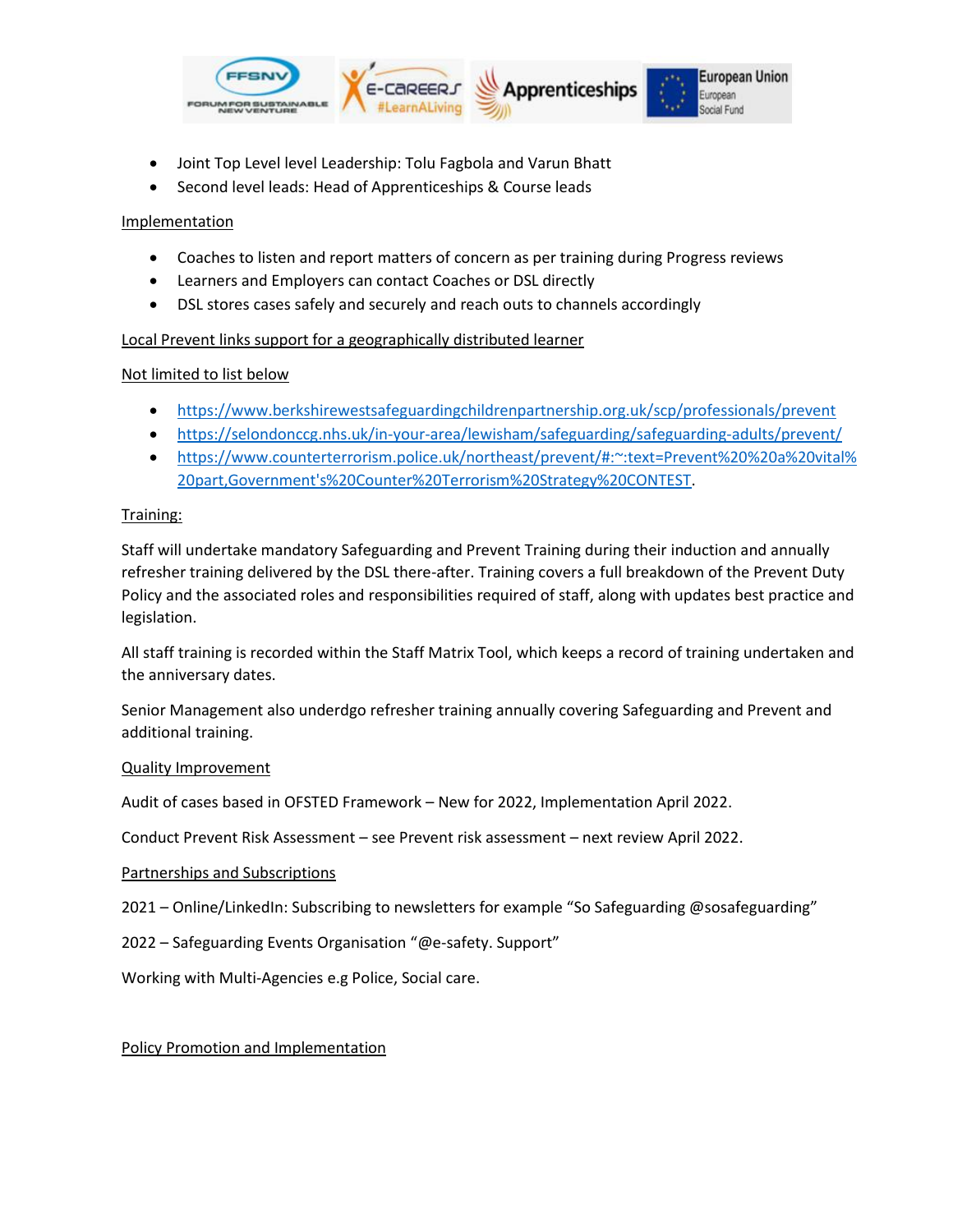

This Prevent Policy is shared with apprentices and a team selected to reinforce it in all the apprenticeship programs. A copy of the Policy is provided to staff and apprentices during their induction and it also remains accessible 24/7 via our internal shared drive.

All staff all required to work with the organisation to ensure that the guidelines of the policy are followed effectively. The DSL will oversee all the activities and reports on any concern would be provided to him immediately. A resolution committee will also be formed to hear cases involving risks of any kind and come up with ways of dealing with these.

The Prevent Policy is also discussed with each apprentice at the quarterly Progress Reviews.

The Prevent Policy is also promoted as part of the monthly updates on our teams channels where safeguarding and prevent issues are published. This is then shared with all staff. Coaches will share the updates and information with learners in their progress reviews.

The Prevent Policy is also promoted as part of the monthly Newsletter where safeguarding and prevent issues are published. This is then shared with all learners and staff.

We also have safeguarding themes as standard agenda items as part of regular management meetings

Leaders within the FFSNV have deep understanding and requirements of the Prevent Statutory Duty or the risks.

FFSNV treats this as priority action to engage with SLT and Governors to take accountability.

A) Staff are aware of the factors that make people vulnerable to radicalisation and terrorism and are able to recognise the signs of vulnerability and therefore refer concerns.

B) Leaders are able to challenge extremist narratives or exemplify British Values throughout FFSNV

C) Staff are clear on how to deal with or refer concerns resulting in individuals being supported and potentially learners are supported.

# Commitment to the Policy

FFSNV ensures that the apprentices and employees are made aware of the unwanted behaviors that may threaten operations within the premises. As such, they will be enlightened on the unacceptable activities that may compromise the achievement of success within the organization.

Commitment to the policy is a top priority for the management team. All the apprentices and candidates will understand that FFSNV has a responsibility of preventing radicalization and extremizing and safeguarding the rights of the vulnerable population. The rights would be listened to and steps to protect them outlined effectively in a manner that can be followed to achieve better results. As part of the induction process, staff and apprentices are required to sign a declaration that they understand and are committed to upholding their associated roles and responsibilities under this Policy.

# Review:

This Policy is reviewed at least annually by our Directors and in accordance with best practice, legislative, and industry updates. It was last reviewed in March 2022 and will next be reviewed in March 2023.